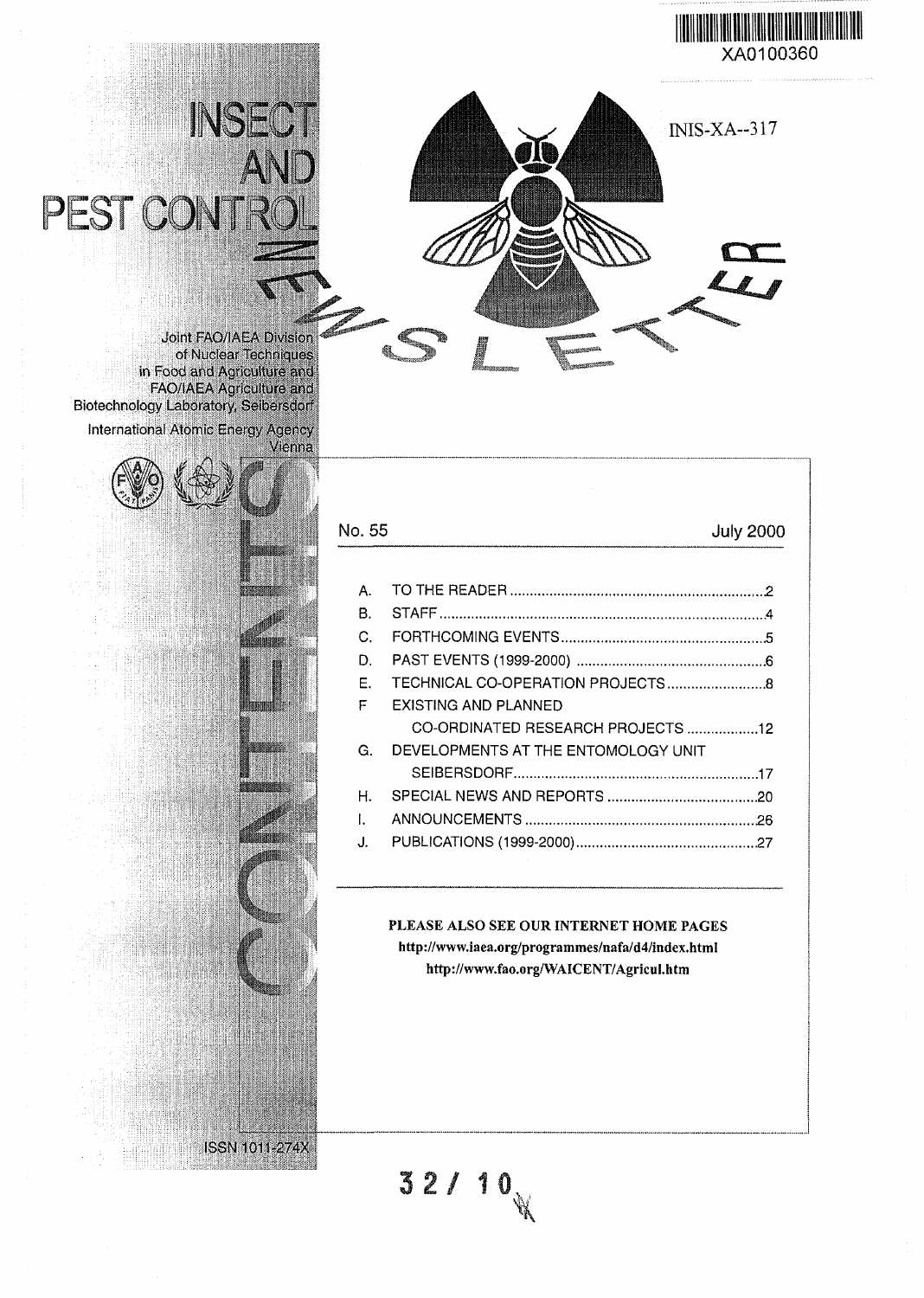

#### TO THE READER

#### Letter from the Section Head

It is with great sadness that I inform you of the death of Dr. Edward F. Knipling, who died March 17 at his home in Arlington, Virginia, from cancer at the age of 91. His funeral on March 23 at the Internment National Memorial Park in his native Texas, took place in the presence of his 5 children, 14 grand children, nine great-grandchildren and numerous friends and colleagues. His wife of 66 years, Phoebe Hall Knipling, died in 1998.

For many of us, Dr. Knipling and his outstanding achievements have been a great example and inspiration. His amazing and visionary career was largely dedicated to developing and applying pesticide-free ways to protect livestock and crops from the devastating effects of insects. The work that the entomology group at the Joint FAO/IAEA Division in Vienna and at the Seibersdorf Laboratories carries out in many parts of the world is largely based on his pioneering research.

Together with his USDA colleague Raymond C. Bushland, he pioneered and implemented the Sterile Insect Technique (SIT) to suppress or eradicate insect pests. The technique resulted in the eradication of the wild screwworm population in the United States, Mexico and Central America, saving the North American livestock industry over one billion dollars annually and winning praise from many environmentalists.

Today, with increasing public concern about pesticides, the application of SIT as a replacement for insecticides is increasingly in demand. At the request of Members States of FAO and IAEA this technique is being further developed for use in many regions of the world to control or eradicate outbreaks of other pests such as various fruit fly and moth species, and recently also tsetse flies in Africa.

Dr. Knipling is also considered the "founding father" of the concept of areawide integrated pest management. This is a preventive rather than reactive approach, that takes into account insect movement and therefore addresses the pest populations not only in agricultural areas but also in the surrounding non-agricultural areas. Kept at low levels by such an areawide approach, uncoordinated chemical control by individual farmers become less necessary. Under such conditions, pest populations can often be suppressed using biological controls, integrating natural enemies and other environment-friendly methods such as mating disruption, insect attractants and SIT over broad areas to keep pest populations below the point where they impose a financial burden on farmers and ranchers.

Dr. Knipling also provided the theoretical basis for boll weevil eradication in the United States. When put into practice, the areawide approach provided the basis for this insect pest to be eradicated from millions of hectares of cotton in the eastern United States, resulting in dramatic reductions in pesticide applications.

We were fortunate to have benefited from his advice until recently. He continued writing many stimulating articles, one of which, on integrated tsetse control, just appeared in the 1999 FAO/IAEA edited book on "Animal Trypanosomosis: Vector and Disease Control Using Nuclear Techniques" (see page 24). He also wrote the foreword to the First International Conference on Areawide Insect Pest Control we organized in 1998 in Penang, Malaysia.

*The following information is taken from various press releases including ones from FAO and USDA, as well as an article in the Washington Post:*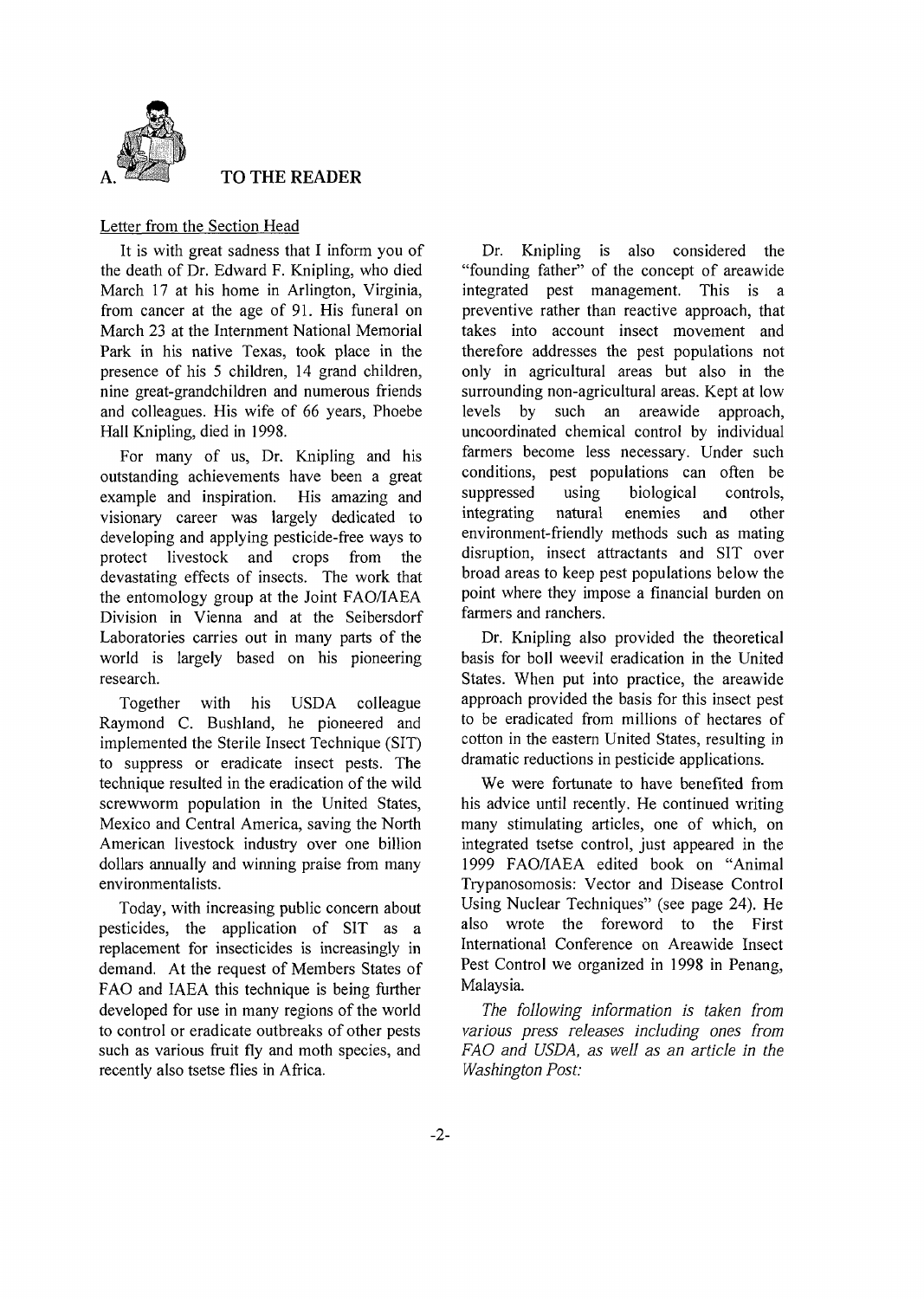Edward F. Knipling was born in Port Lavaca, Texas, where he worked on his father's farm. Dr. Knipling received a bachelor's degree in entomology from the Agricultural and Mechanical College of Texas (now Texas A & M University) in 1930 and went on to earn his Master of Science degree there, also in entomology. His Doctor of Philosophy degree in entomology was awarded by Iowa State University in 1947.

He began his career with USDA as a field aide in Mexico studying bollworms. Later, while on assignments in Iowa, Georgia and Texas, he conducted research on various pests of livestock. During World War II, he worked on developing insecticides and repellents for the military. From 1953 to 1971, he was the director of USDA's entomology division, and in 1971 he was appointed science advisor for ARS.

He retired from USDA's Agricultural Research Service in 1973 after 42 years with the Department, but continued to work with ARS as a research collaborator. In addition to being a scientist, Dr. Knipling also compiled a distinguished record as an administrator and leader in the U.S. Department of Agriculture's Agricultural Research Service.

For his numerous contributions to science and agriculture, he won praise, awards and tributes from many sources world wide including:

- 1966 he was selected by Princeton University for the Rockefeller Public Service Award for distinguished public service in the field of science.
- 1967 President Johnson awarded him the National Medal of Science, the nation's highest recognition for contributions to science.
- 1971 the President's Award for Distinguished Federal Civilian Service, awarded by President Nixon
- 1986 he was inducted into the ARS Science Hall of Fame for his research on the Sterile Insect Technique and other technologies to suppress and manage insect pests.
- 1991 FAO Recognition Award for Research and Leonardo da Vinci medal, presented

following the successful eradication of New World screwworm from Libya.

- 1992 World Food Prize
- 1995 he was awarded the prestigious Japan Prize from the Science and Technology Foundation of Japan and was honoured at a state dinner hosted by the Emperor of Japan.
- November 1999, Progressive Farmer magazine named him among 21 scientific pioneers who most shaped American agriculture in the past 100 years.

FAO's press release stated that "Dr. Knipling was not only a scientist, but also a philanthropist and a man committed to the search for solutions to the problems faced by poor farmers in the developing world". "Dr Knipling will be remembered by many FAO and other colleagues for his invaluable contribution" to the Organization. He rendered great assistance to a "countless number of rural households in developing countries who benefited from the blessings of more effective control of pests and plagues in crops and animals," underlined Louise Fresco, FAO Assistant Director-General Agriculture Department in a condolences message to the family of the late American scientist.

Hullow

Jorge Hendrichs Head, Insect Pest Control Section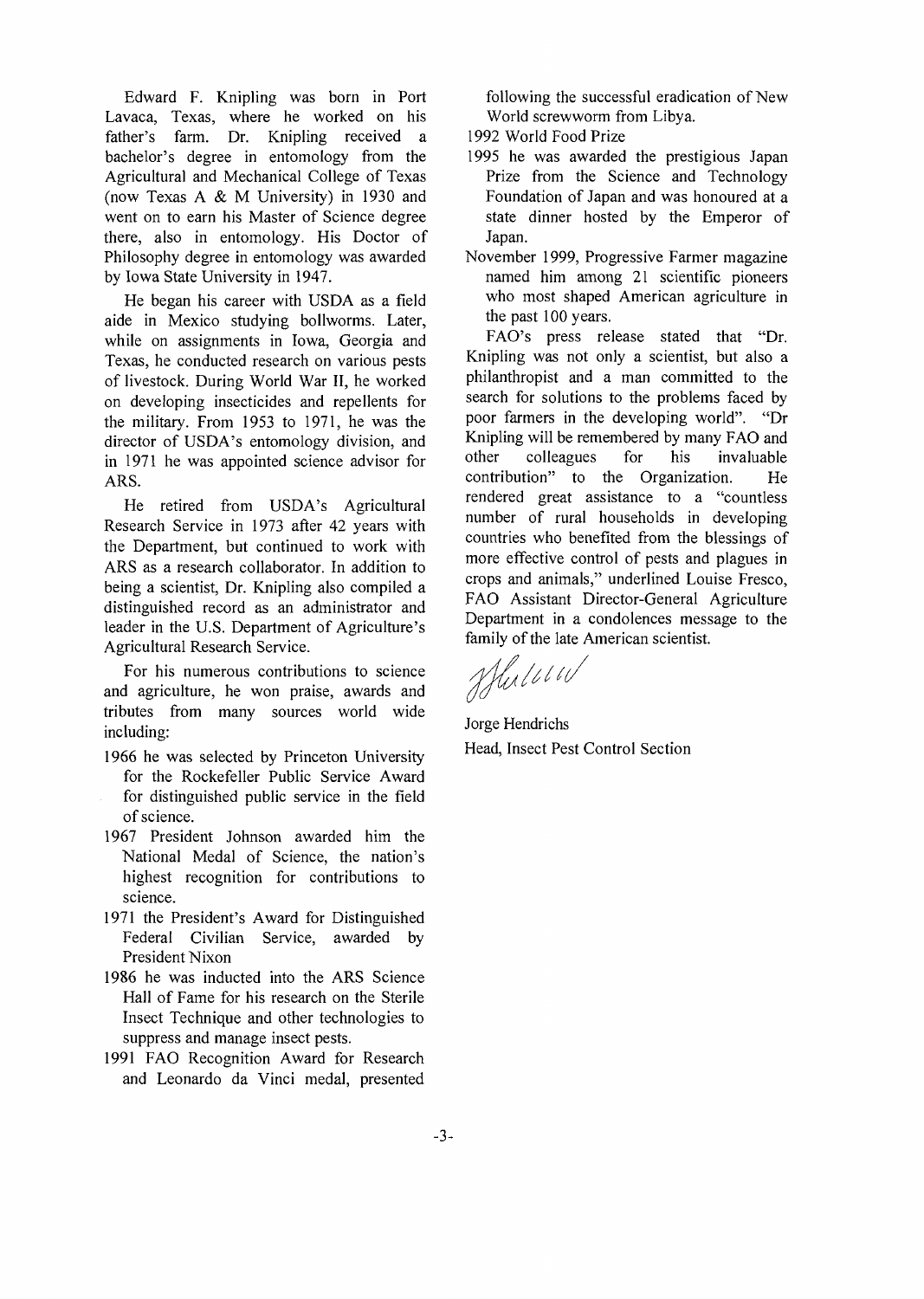# **B. STAFF**

The Subprogramme staff, consisting of those in the Joint FAO/IAEA Division located in the Vienna International Centre, those in the FAO/IAEA Agricultural and Biotechnology Laboratory in Seibersdorf Laboratory and field experts, are listed below.

| Insect & Pest Control Section, IAEA, P.O. Box 100, A-1400 Vienna, Austria<br>$(Fax = +43-1-26007; Tel = +43-1-2600-21628)$ |                                             |  |  |
|----------------------------------------------------------------------------------------------------------------------------|---------------------------------------------|--|--|
| Jorge Hendrichs<br>e-mail: J.Hendrichs@iaea.org                                                                            | Head                                        |  |  |
| l Udo Feldmann<br>e-mail: U.Feldmann@iaea.org                                                                              | Technical Officer (Tsetse/Screwworm)        |  |  |
| Walther Enkerlin<br>e-mail: W.Enkerlin@iaea.org                                                                            | Technical Officer (Fruit Flies)             |  |  |
| Andrew Parker<br>e-mail: A.Parker@iaea.org                                                                                 | African Region Officer (Tsetse/Lepidoptera) |  |  |
| Arnold Dyck<br>e-mail: V.A.Dyck@iaea.org                                                                                   | Interregional Officer                       |  |  |
| Seta Balian<br>e-mail: S.Balian@iaea.org                                                                                   | Secretary                                   |  |  |

# *Entomolosv Unit, FAO/IAEA Agriculture and Biotechnolosv Laboratory,*

*A-2444 Seibersdorf, Austria (Tel: +43-1-2600 28402; Fax: +43-1-2600 28 222)*

| Alan Robinson<br>e-mail: A.Robinson@iaea.org   | Unit Head                                       |
|------------------------------------------------|-------------------------------------------------|
| Gerald Franz<br>e-mail: G.Franz@iaea.org       | Medfly Genetics and Molecular<br><b>Biology</b> |
| Elizabeth Opiyo<br>e-mail: E.Opiyo@iaea.org    | <b>Tsetse Rearing Technology</b>                |
| Gracian Mutika<br>e-mail: G.Mutika@iaea.org    | JPO, Tsetse Mass Rearing                        |
| Carlos Caceres<br>e-mail: $C.Caceres@iaea.org$ | <b>Acting Fruit Fly Rearing</b>                 |

# *Field experts:*

- **J.** Wendell Snow JAM/5/006 Eradication of the New World Screwworm, Jamaica e-mail: screworm@daffodil.infochan.com
- J. Kabayo RAF/5/0404 SIT for Tsetse and Trypanosomosis Management in Africa e-mail: j.kabayo@iaea.org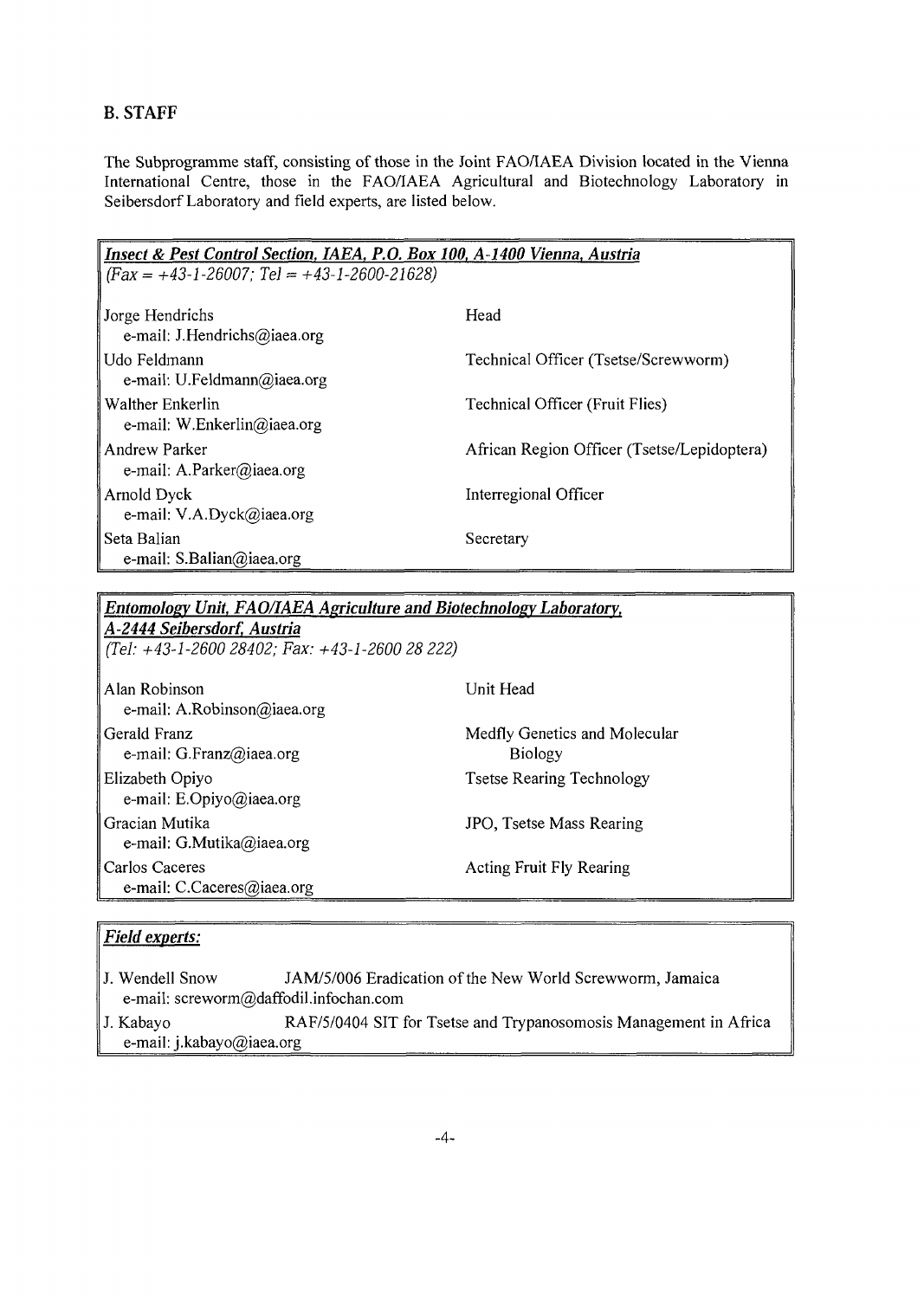

#### FORTHCOMING EVENTS

#### **I. Research Co-ordination Meetings (RCM)**

"Enhancement of the Sterile Male Technique Through Genetic Transformation Using Nuclear Techniques", 14 - 18 August 2000, Sao Paulo, Brazil, 3<sup>rd</sup> RCM.

"Development of Improved Attractants and their Integration into SIT Fruit Fly Management Programmes", 28 August - 1 September 2000, Sao Paulo, Brazil, 1<sup>st</sup> RCM.

"Genetic Applications to Improve the SIT for Tsetse Control/Eradication including Population Genetics", Bouake, Côte d'Ivoire; March 2001, 3<sup>rd</sup> RCM

"A Molecular and Genetic Approach to Develop Sexing Strains for Field Application in Fruit Fly SIT Programmes", Sydney Australia 3-7 July 2001, Final RCM

"Evaluating the Use of Nuclear Techniques for the Colonisation and Production of Natural Enemies", Tapachula Mexico, July 2001, 2<sup>nd</sup> RCM

"Automation in Tsetse Mass-rearing for Use in Sterile Insect Technique Programmes", July 2001, Addis Ababa, Ethiopia, <sup>4th</sup> and final RCM.

"Enabling Technologies for the Expansion of SIT for Old and New World Screwworm", Lincoln, Nebraska, September 2001 1st RCM

"Quality Assurance of Mass Produced and Released Fruit Flies", Mendoza Argentina October 2001, 2<sup>nd</sup> RCM

#### **II. Consultants Meetings**

"Development of cost effective diets for mass production of tsetse flies", 17 - 21 July 2000, IAEA, Vienna, Austria.

"Genetic Sexing and Population Genetics of Screwworm", 7 - 11 August 2000, IAEA, Vienna, Austria.

#### **III. FAO/IAEA Training Courses**

Regional training course on Old World Screwworm, 6 - 14 June 2000, Teheran, Iran. A second course will be held in the last quarter of 2000, for details contact U. Feldmann.

WHO "First International Course on African Trypanosomoses", 23 October - 10 November 2000, IMTSSA, Le Pharo, Marseille, France. Details from and applications to Francis Lewis, IMTSSA/ASMT, 13998 Marseille Armées, France. Tel: +33 491 15 01 58, Fax: +33 491 15 01 71, E-mail: astm.louis@free.fr Details "Thematic planning for tsetse fly intervention strategies and related research", 4- 8 September 2000, IAEA, Vienna, Austria.

"Improvement of Codling Moth SIT to Facilitate Expansion of Field Application", 30 October - 3 November 2000, Vienna, Austria.

are also available on the web in English and French http://www.who.int/emc/diseases/tryp/ A limited number of places may be supported by the IAEA, applications should be sent on a standard Training Course form to the Section.

Interregional training course on "Use of the Sterile Insect and Related Techniques for the Area-Wide Management of Insect Pests", 11 April -16 May 2001, University of Florida, Gainesville, Florida, USA. The deadline for applications is the end of December 2000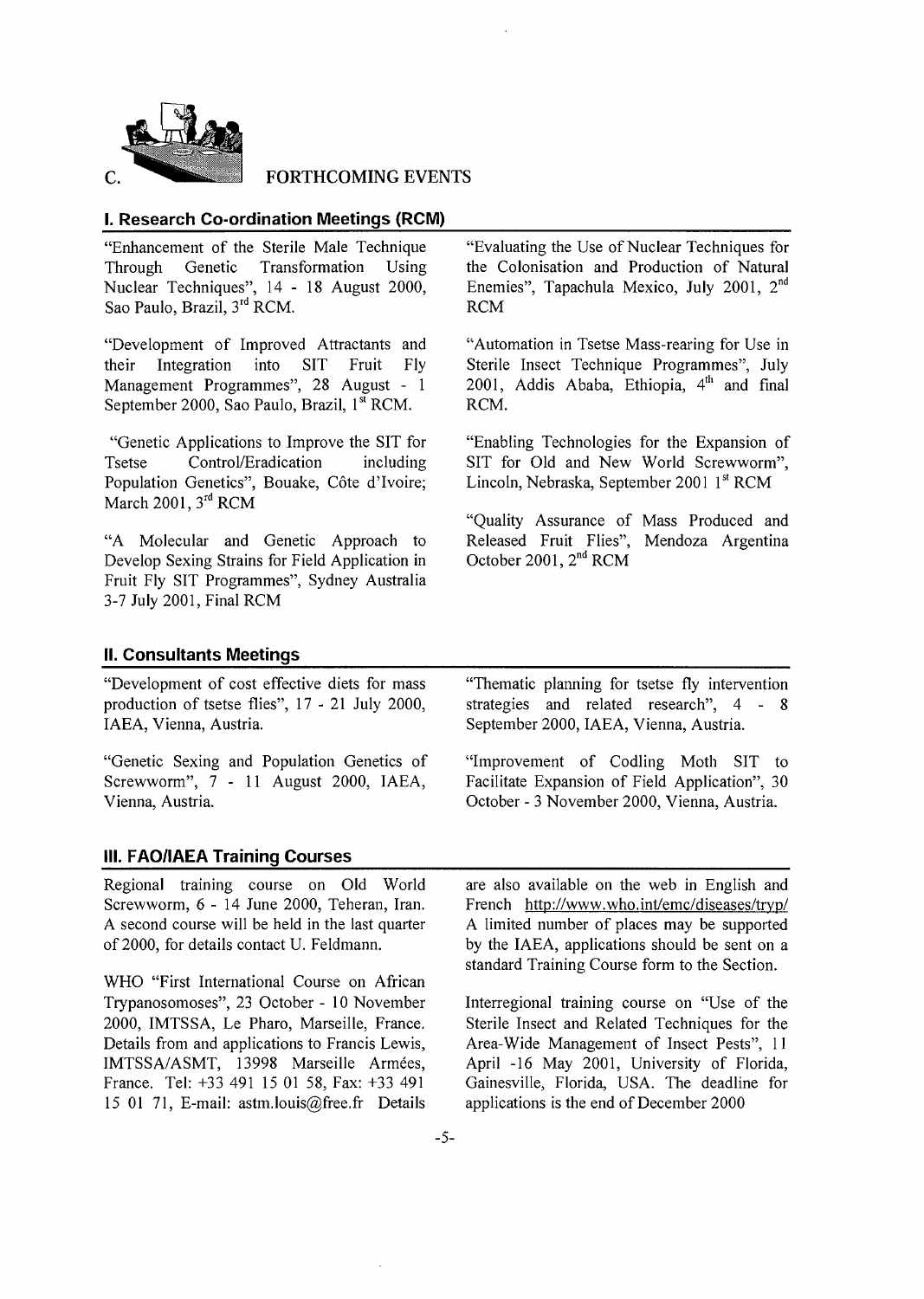### IV. Other meetings

Regional Forum for Africa on Tsetse SIT, 19 - 20 June 2000, Addis Ababa, Ethiopia.

XXI International Congress of Entomology, Iguassu Falls, Brazil. 20 - 26 August 2000.

PAAT Committee meeting, 21-22 November 2000, WHO, Geneva, Switzerland.



**PAST EVENTS (1999-2000)**

#### I. Research Co-ordination Meetings (RCM)

"Medfly Mating Behaviour Studies Under Field Cage Conditions", 29 June - 3 July, 1999, Antigua, Guatemala. 4th and final RCM.

"Molecular and Genetic Approach to Develop Sexing Strains for Field Applications in Fruit Fly Sterile Insect Technique Programmes", 12 - 16 July 1999, Tapachula, Mexico, 3rd RCM.

"Quality Assurance of Mass Produced and Released Fruit Flies", 27 September - 1 October 1999, Vienna, Austria. 1st RCM.

"Genetics Application to Improve the SIT for Tsetse Control/Eradication including Population Genetics", 3 - 7 October 1999, Mombassa, Kenya. 2nd RCM.

"Evaluating the Use of Nuclear Techniques for the Colonisation and Production of Natural Enemies", 18-2 2 October 1999, IAEA, Vienna, Austria. 1st RCM.

"Improved Attractants for Enhancing the Efficiency of Tsetse Fly Suppression Operations and Barrier Systems used in Tsetse Control/Eradication Campaigns", 21 - 25 February 2000, Bamako, Mali. 3rd RCM.

**The proceedings of these meetings are available on request at the Insect & Pest Control Section's office.**

#### II. Consultants and Other Meetings

"Thematic Planning for Fruit Fly Control Activities", 15 - 19 November 1999, Vienna Austria. The report of this meeting is available on our web site; please follow the link at the bottom of our home page.

**The proceedings of this meeting are available on request from the Insect & Pest Control Section's office.**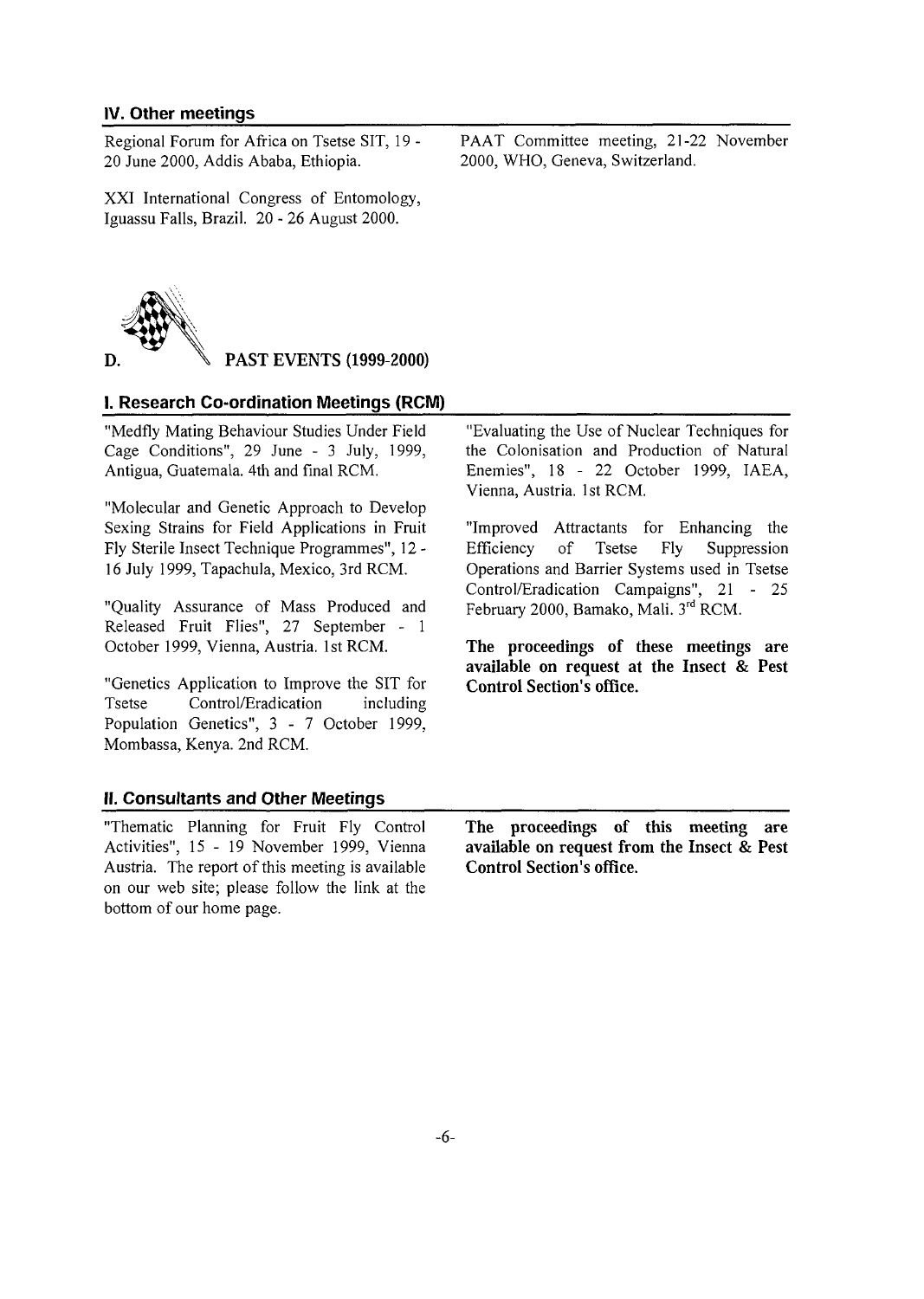# **111. FAQ/IAEA Training Courses**

Second Workshop on Quarantine Procedures needed for the Creation of a Fruit Fly Free Zone in Tacna and Moquegua, Moquegua, Peru, 6 - 9 April 1999

The Interregional Training Course on the "Use of the Sterile Insect and Related Techniques for the Area-Wide Management of Insect Pests", University of Florida, Gainesville, Florida, USA, 14 April - 19 May 1999. (Cofunded by the US Government, FAO and IAEA.)

IAEA/AOAD Regional Training Course on "Techniques Used for Area-Wide Control/Eradication of the Old World Screwworm Fly", Screwworm Fly Laboratory, Institut Haiwan, Malaysia, 31 May to 12 June 1999

Second National Training Course on Integrated Fruit Fly Control, November 1999, Arequipa, Peru.

FAO/IAEA Regional Training Course on "The Sterile Insect Technique as a Component for Integrated Area-wide Tsetse and Trypanosomosis Management", 20 March to 14 April 2000, Tanga, Tanzania.

## **IV. Other meetings**

Third meeting of the Working Group on Fruit Flies of the Western Hemisphere, Guatemala City, Guatemala, July 4-9,1999 which was cofunded by the FAO.

The XIV<sup>th</sup> International Plant Protection Congress including a symposium on "The Sterile Insect Technique, Past, Present and Future", July 25-30, 1999, Jerusalem, Israel.

International Scientific Council for Trypanosomiasis Research and Control 25th meeting, 27 September - 1 October 1999, Mombasa, Kenya.

Regional Screwworm Coordinators Meeting, October 1999, Managua, Nicaragua.

Comité de Liaison de L'Agrumiculture Méditerranéenne (CLAM) Annual Meeting, including a special conference on the "Use of SIT to Control and Eradicate the Mediterranean Fruit Fly Within the Mediterranean Region", 13-15 October 1999, Valencia, Spain.

EU Seminar on "The Sterile Insect Technique as an Environmentally Friendly and Effective Insect Control System", November 1999, Madeira, Portugal.

Programme Against African Animal Trypanosomosis (PAAT) Committee Meeting, 22 - 23 November 1999, Rome, Italy.

Workshop to review the Agricultural Research Service (ARS) program on exotic pests, fruit flies and quarantine, 24 - 26 January 2000, Honolulu,, Hawaii, USA.

International Screwworm Meeting, Tuxtla, Mexico, 27 - 30 March 2000.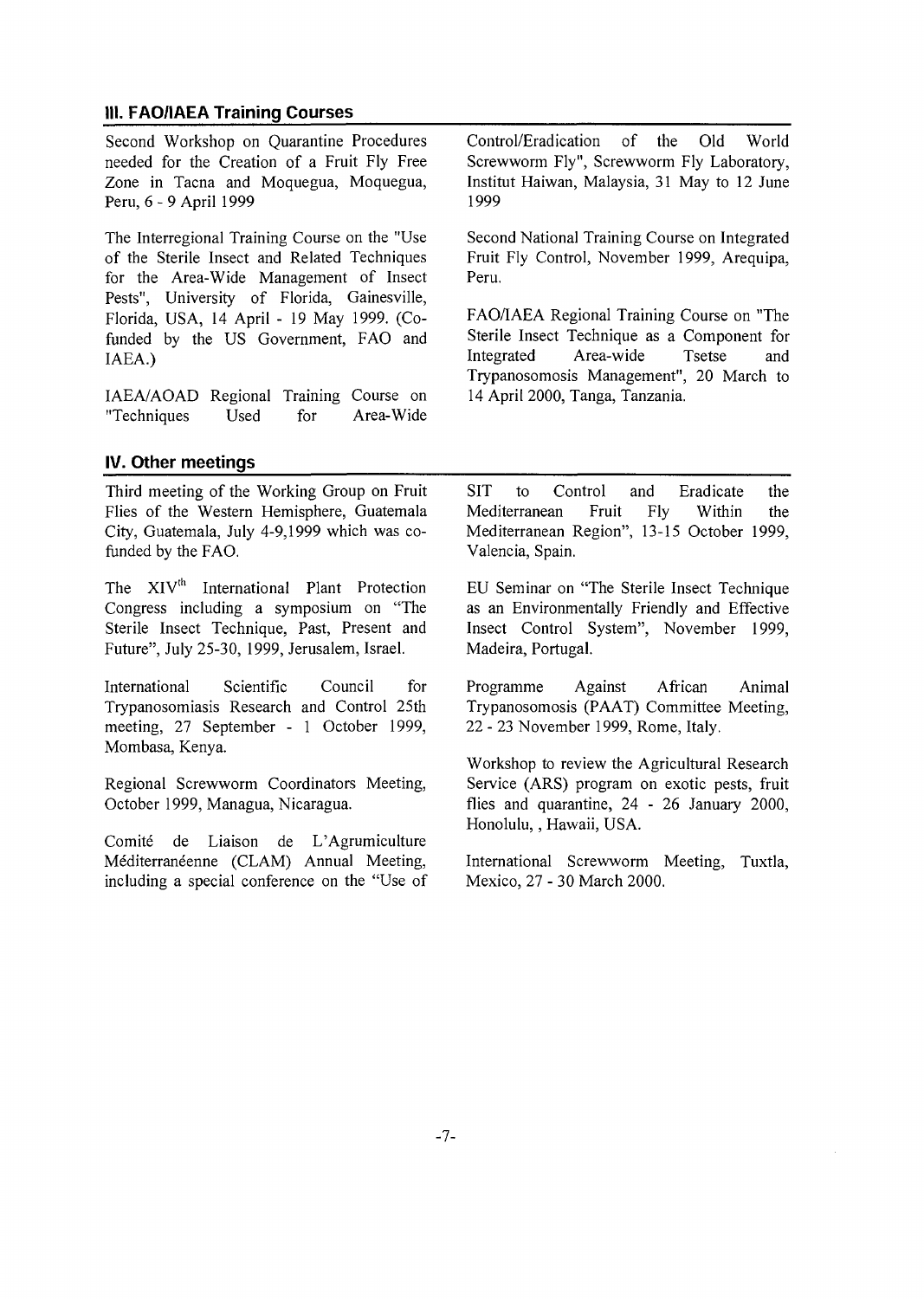

#### TECHNICAL CO-OPERATION PROJECTS

Over the last four years, the Section has had technical responsibility for over 35 technical co-operation projects. They fall under four major areas, namely:

#### *Current Operational Projects (1999-2000) are:*

- ALG/5/017 Control of the Date Moth using SIT/F-1 Sterility Principle
- ETH/5/012 Integrating SIT for Tsetse Eradication
- INT/5/145 Promotion and Transfer of Sterile Insect Technology
- IRQ/5/014 Field Monitoring and Laboratory Rearing of Old World Screwworm
- ISR/5/009 Feasibility Study of SIT for Medfly Eradication
- JAM/5/006 Eradication of the New World Screwworm: Preparatory Phase
- JAM/5/007 New World Screw-worm Eradication
- JOR/5/007 Feasibility of Area-wide Control of Medfly by SIT
- LEB/5/013 Feasibility of Integrated Control of Medfly Using SIT
- MAL/5/023 Feasibility of Old World Screwworm Control through SIT
- MAR/5/009 Control of Diamondback Moth by Sterile Insect Technique
- PAL/5/002 Area-wide Application of SIT for Medfly Control
- PHI/5/026 Integrated Control of Oriental Fruit Fly on Guimaras Island
- POR/5/005 Mediterranean Fruit Fly Programme on Madeira
- RAF/5/040 SIT for Tsetse and Trypanosomosis Management in Africa
- Tsetse
- Fruit Flies
- F-l Sterility for the Control of Lepidopteran Pests
- Old and New World Screwworm
- RAW/5/008 Preparing to Combat the Old World Screwworm in West Asia.
- RLA/5/039 Bi-national Project Chile-Peru: Eradication of the Fruit Fly in Southern Peru
- RLA/5/044 Preparing Caribbean Eradication of New World Screwworm.
- SAF/5/002 Feasibility Assessment for Fruit Fly Eradication Using SIT
- SLR/5/002 Feasibility Study for a Mass Rearing Insect Facility
- SYR/5/019 Controlling Codling Moth for Apple Crop Using SIT.
- THA/5/044 Extension of Areas Under Integrated Fruit Fly Control
- TUN/5/019 Control of the Date Moth using Radiation Sterilisation.
- UGA/5/021 Integrated Tsetse Control in Buvuma Island - Phase II
- URT/5/018 Post Eradication Entomological and Veterinary Monitoring on Zanzibar
- URT/5/019 Support to National Tsetse and Trypanosomosis Management

In keeping with our policy to highlight activities in a few of our Technical Cooperation projects in each Newsletter the following projects are discussed in this issue:

#### **New World Screwworm Eradication (JAM/5/007)**

The screwworm eradication on Jamaica is proceeding well. Aerial releases have been conducted since August 1999, with 20 million sterile pupae being shipped from Tuxla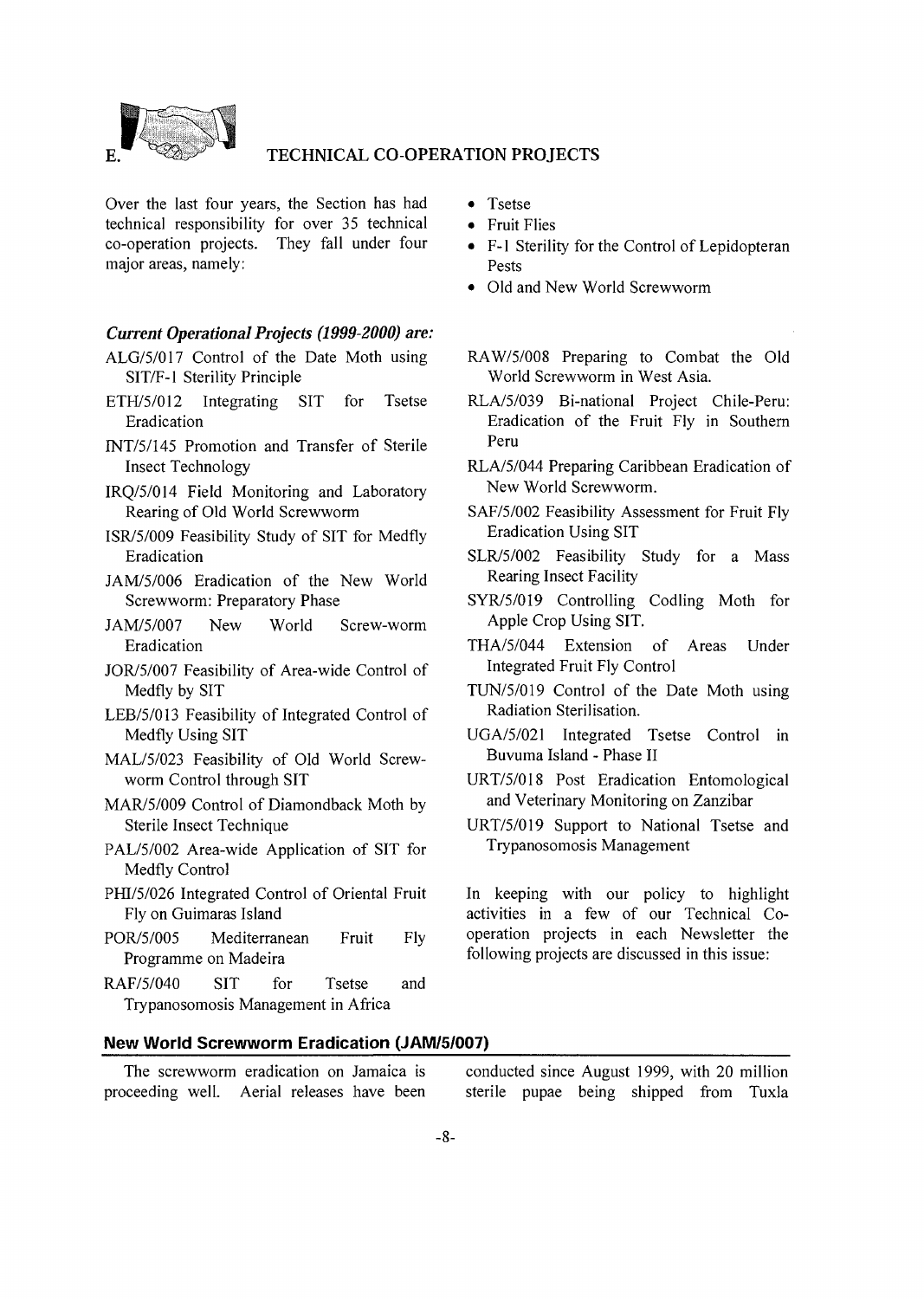Gutierez, Mexico each week. Pupae shipments were interrupted in November and December 1999 for three weeks by industrial action at the factory, and considerable ground was lost as a result, but since then shipments have proceeded according to plan.

Following the initiation of releases the number of screwworm cases reported per month has fallen from around 320 to about 150. There was a slight increase in the number of case associated with the interruption to the supply of sterile pupae in December, but the numbers have fallen again since then. The effect of the interruption is much more clearly seen in the percentage of sterile egg masses collected, which fell to zero in December, but has now climbed to 45  $-50%$ .

During May there has been some increase in screwworm activity particularly on the North coast of Jamaica but there has also been some decrease in cases in the Southern part of the country where many extra flies have been released over the major

cities. The data shown is the number of cases based on collection date (not ID date) so these numbers continually change. There is about a delay of 14 days (average) before the samples are collected in for identification.

The number of cases was dropping 30 to 50 per month, but April was only 10 less than March, and the total cases for May are expected to eventually reach around 140 when all the samples have been checked, which represents a small decrease over April.

This change can be attributed to one or more of the following:

1) the start of the wet season provides more favourable conditions for the screwworm





- 2) insecticide for wound treatment is still not available in stores
- 3) survival of the insects over the week is not as good as anticipated
- 4) collection and submission of samples in the North has been improved

The situation will be watched very closely through June and if the case rate remains almost constant consideration will be given to the following:

- a) releasing more insects (30 million/week) for about 6 weeks, or
- b) delaying the emergence of some of the flies (10 million pupae) and releasing them later in the week (Friday or Saturday) or
- c) getting 2 shipments of 10 million pupae each week.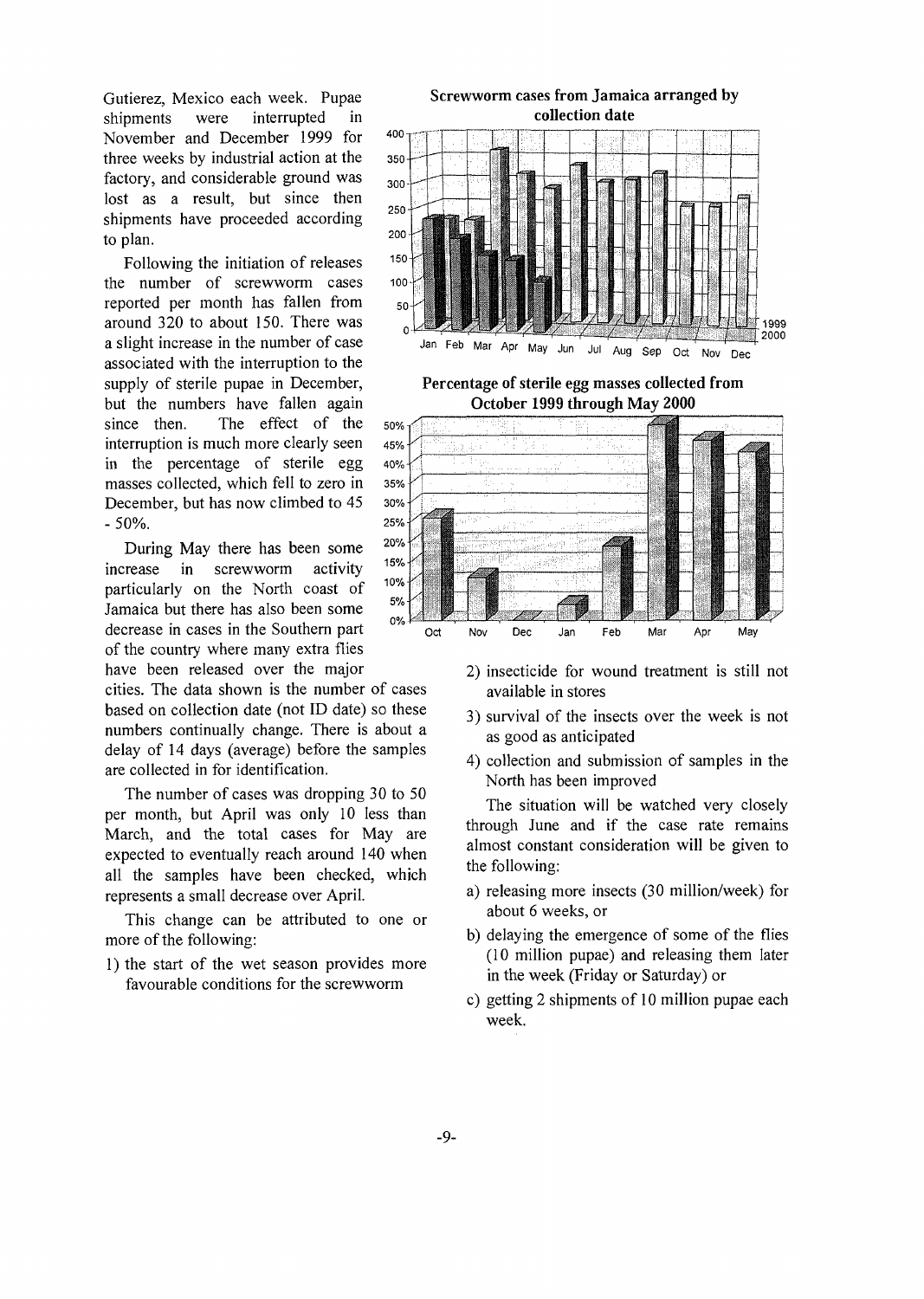#### Feasibility Assessment for Fruit Fly Control/Eradication Using SIT (SAF/5/002)

The major export fruit industry in South Africa is situated in the Western Cape, where approximately 110 000 hectares of deciduous fruit, table grapes and citrus is under cultivation. The annual export turnover is approximately US\$1 billion, with an estimated 73 million cartons to be exported in 2000.  $\frac{1}{3}$ <br>The Western Cape is home to two The Western Cape is home to two  $\frac{5}{6}$  2 species of fruit flies of economic importance, Mediterranean fruit fly, *Ceratitis capitata*, and Natal fruit fly, *C. rosa.* Control is either by full-cover sprays or toxic bait applications of organo-phosphate insecticides. Annual costs of control and crop losses is estimated at about US\$3 million.

The IAEA has been supporting a project to determine the feasibility of control or eradicating fruit flies from the Western Cape of South Africa using the sterile insect technique (Project No. SAF/5/002; 1997 to 2000). A major part of this study has been a pilot SIT project in the Hex River valley, South Africa's main table grape production area covering about 4 000 hectares. Geographically, it is well-suited to an SIT programme, being bounded by high mountains and with a relatively small town and a single trunk road running through it. A Mediterranean climate prevails in the area, with winter temperatures seldom falling below about 5°C. No quarantine controls will be established at this stage as the objective of this pilot project is to reduce rejection of table grape exports due to the detection of fruit flies in export cartons and not to reach eradication.

A 2-year coordinated trapping and baiting programme started in the valley in 1998. Trap counts showed peak populations each year between March and May (autumn). Baiting efficacy was initially compromised by regulatory requirements that the malathion content should not exceed 0.09% a.i. This is too weak to be effective. Special concessions for the Hex River valley later enabled the malathion content to be increased to 10% a.i., after which populations decreased to more wild medflies trapped in Hex Valley 1997-2000



acceptable levels. SAF/5/002 was later upgraded by the IAEA to a Model Project.

A pilot medfly mass rearing facility with a capacity of 8 million flies per week was commissioned at the Agricultural Research Council's Infruitec-Nietvoorbij Research Institute in Stellenbosch in April 1999, initially using the Vienna-7/97 *tsl* strain. This was later replaced with Vienna 7/Mix 99, and the first of bi-weekly, aerial sterile releases over the Hex valley started on 25 October 1999. A series of initial problems in this training facility has prevented the production and release target of 8 million steriles per week from being attained. These included insecticide contamination of the bran used in the larval diet, fungal contamination of the larval medium, equipment failure, and finally, early recombination of the *tsl* strain necessitating complete colony replacement. This necessitated supplementing local steriles with steriles imported from the El Pino facility in Guatemala.

During November and December 1999 an average of 632 000 sterile males were released per week. Since January 2000 an average of 5.3 million sterile males have been released, about 66% of the target number. IPMT traps baited with the 3-component lure have been deployed since January 2000 to detect wild females. Despite the setbacks, a measure of success has been apparent. The above graph shows how medfly populations from January 2000 have been drastically reduced compared with the previous 3 years. At the time of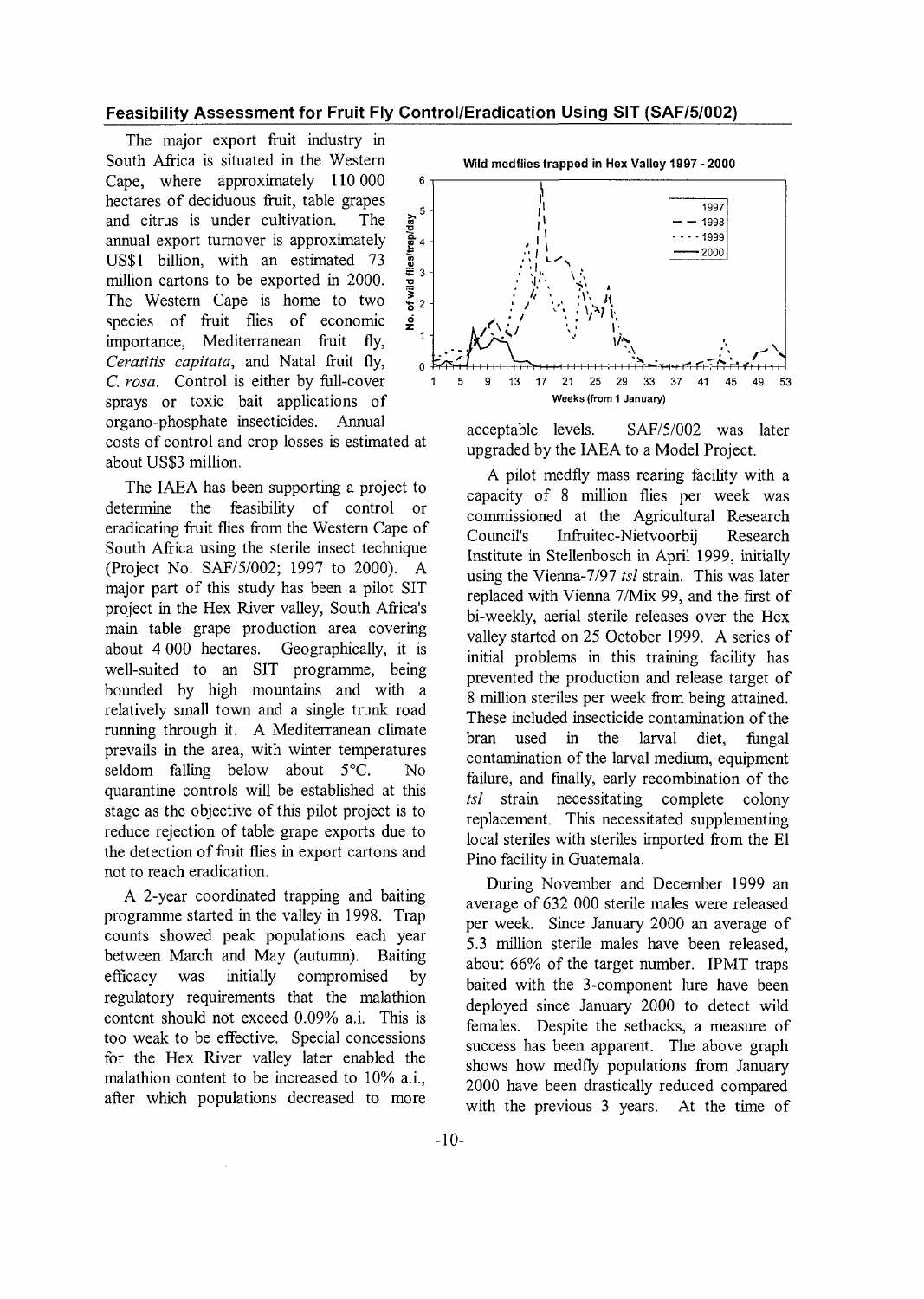writing, no wild flies have been recorded for 5 successive weeks, during a period when fruit fly populations in the valley are usually at their highest. Furthermore, rejections due to fruit fly of table grapes cartons for export have decreased from approximately 30% during the 1999 season, to 8% this season. Another encouraging sign is that more fruit from backyards in the valley is being enjoyed than previously.

Besides the IAEA's substantial financial support, the pilot project is being funded partly by the Hex valley growers (for operational costs in the valley), and partly by a unique partnership between the Infruitec-Nietvoorbij Institute and the Deciduous Fruit Producers' Trust (for the facility costs). At this stage neither the feasibility study nor the pilot project has financial support from the government.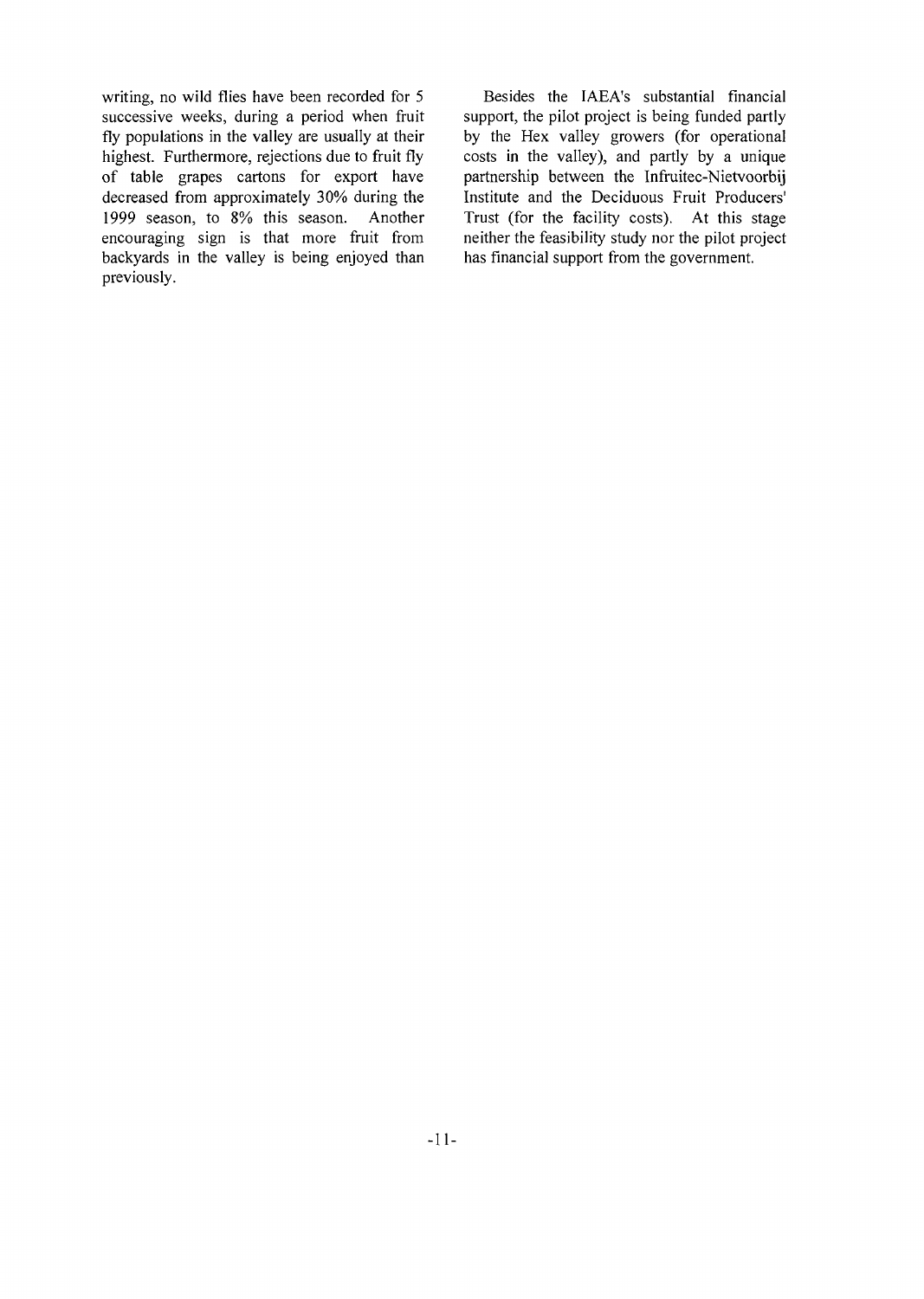

EXISTING AND PLANNED CO-ORDINATED RESEARCH PROJECTS (CRP)

# **Enhancement of the Sterile Insect Technique (SIT) through Genetic Transformation Using Nuclear Techniques (D4.10.12)**

The second RCM was held in Penang, Malaysia, 26-27 May 1998, in conjunction with the FAO/IAEA International Conference on "Area-wide control of insect pests integrating the sterile insect technique and related nuclear and other techniques". The participants reviewed the current status in the field of transformation of non-drosophilid insects and recommended research strategies for the remaining period of the CRP.

Since the initiation of this CRP in 1996, dramatic advances have been made in our ability to introduce genes into insects. Specifically, there are now multiple strategies available to routinely generate transgenic insects. So far, three different mobile element systems were used successfully to transform the medfly. Participating laboratories of the current CRP are therefore now in a unique position to incorporate this technology into the SIT and they will continue to develop vectors and identify strategic gene systems for use in the SIT.

The 3<sup>rd</sup> RCM will be held in August 2000 in conjunction with the XXI International Congress of Entomology in Brazil. Furthermore, the CRP was extended into 2001 and, consequently, there will be four RCMs.

Expected duration: 6 years (1995-2001)

Contract Holders (2) from Greece and New Zealand

Agreement Holders (8) from Australia, United Kingdom, United States (3) and Italy (3).

# **Medfly Mating Behaviour Studies under Field Cage Conditions (04.10.14)**

The final Research Co-ordination Meeting was held from 29 June - 4 July in Antigua, Guatemala with 25 behaviourists and quality control experts participating. The peer-review and editing of final papers to be published in the Florida Entomologist is being coordinated by J. P. Cayol.

Slow motion video-recordings of the sexual behaviour of wild and/or mass-produced flies have been collected from Argentina, Costa Rica, Greece, Guatemala, Israel, Kenya, Madeira, Mexico and Reunion for centralised analysis. A quantitative analysis (still in process) has shown that no consistent qualitative difference can be found between the courtship behaviour of males from the different wild populations.

Wild female flies exerting mate choice in field cage tests with host trees have been found to be the most reliable tool available to assess mating performance and sexual compatibility of mass-reared medfly males when competing with wild males for wild females. There is clear evidence from the tests and field assessment studies that some quantitative differences in terms of mating performance and sexual activity between mass-reared and wild flies can be detected.

Among the most important outcomes of the CRP it was shown that, for the countries represented in the CRP with the exception of some populations in Kauai, Hawaii, and Madeira, Portugal, no sexual incompatibility was encountered between wild medfly populations from different geographic origins.

Duration: 5 years (1994 - 99)

Contract Holders (8) from Argentina, Costa Rica, Greece, Guatemala, Israel, Mexico, Reunion and Kenya.

Agreement Holders (1) from the United States.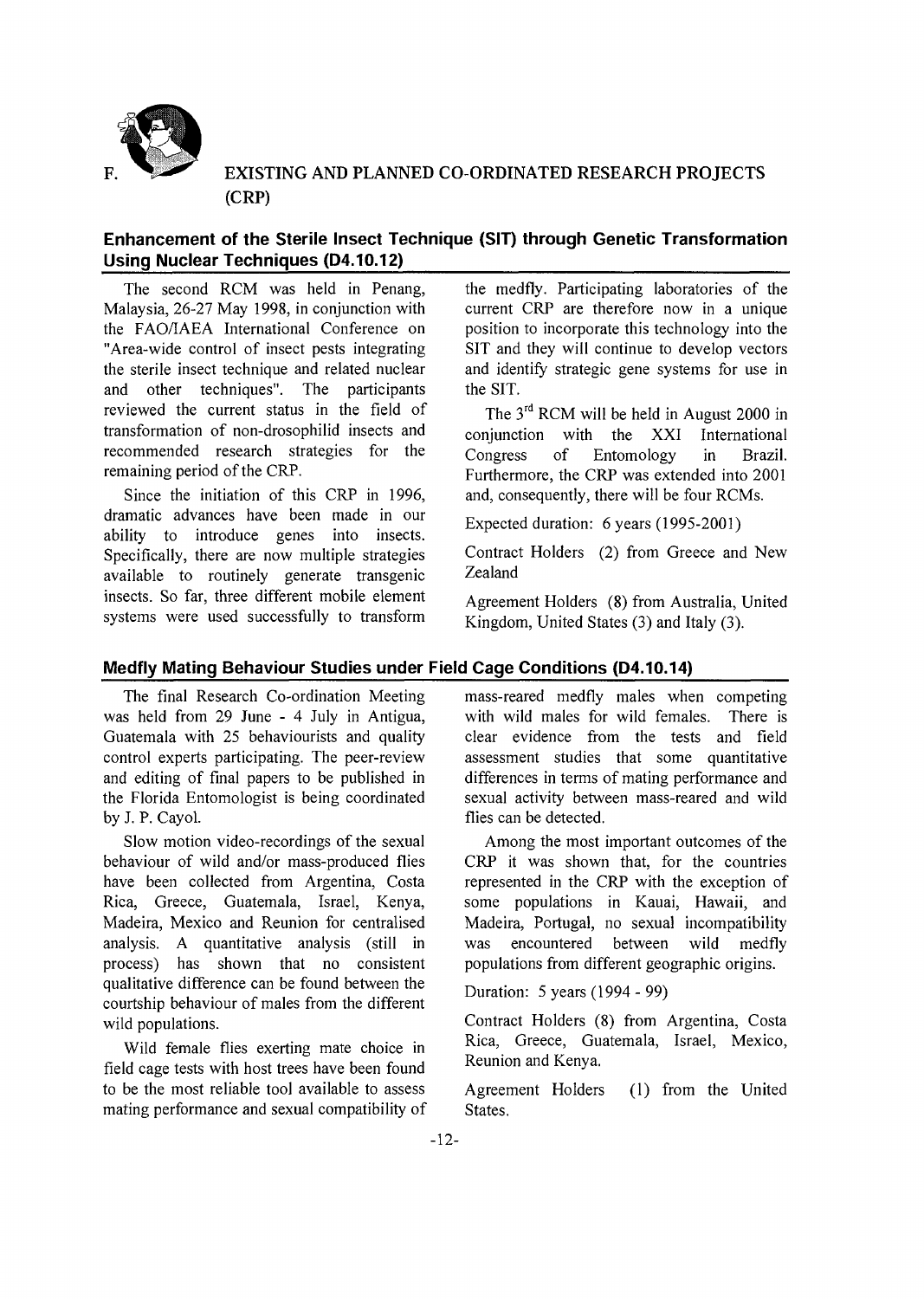# A Molecular and Genetic Approach to Develop Sexing Strains for Field Application in Fruit Fly SIT Programmes (D4.10.15)

The third RCM was held in Tapachula, Mexico from 12-16 July, 1999.

During the course of the CRP genetic sexing strains have been introduced into mass rearing facilities in Argentina, Guatemala, Chile, Madeira and Crete. In addition Hawaii, South Africa, Peru and Western Australia are preparing to rear genetic sexing strains. The expertise developed in the CRP has been essential in order that this technology transfer meets the needs of the customer. In other fruit fly species, progress towards the development of genetic sexing strains has been made in the areas of polytene chromosome analysis and the

isolation of genetic markers. There is also an increasing emphasis on the use of molecular techniques targeted to the cloning of sex determination genes.

The CRP has been extended for a further year, and the final RCM will be held in July 2001 in Sydney, Australia.

Expected duration: 5 years (1995-2001)

Contract Holders (6) from Argentina, Bangladesh, Brazil, Greece, Guatemala, and the Philippines.

Agreement Holders (3) from Australia, Italy and the United States.

# Genetic Applications to Improve the SIT for Tsetse Control/Eradication including Population Genetics (D4.20.05)

The second RCM was held from 3- 7 October 1999, in Mombasa, Kenya in conjunction with the 25th OAU/STRC ISCTRC Meeting.

The CRP focuses research on the population genetics of tsetse as a tool in the management of tsetse SIT programmes, using a range of modern techniques, with emphasis on the requirements of the tsetse eradication project in the Southern Rift Valley of Ethiopia.

The 3<sup>rd</sup> RCM will be held in March 20001 in Bouake, Côte d'Ivoire.

Expected duration: 5 years (1997-02)

Contract Holders (3) from Greece, Kenya and Burkina Faso.

Agreement Holders (6) from Greece, Kenya, Belgium, Canada, United States (2) and Italy

# Automation in Tsetse Fly Mass-rearing for Use in Sterile Insect Technique Programmes (D4.20.06)

Several stages in the mass production of tsetse have been addressed so far. Progress has been good in the automated stocking of production cages, where it is now possible to emerge flies under controlled conditions into production cages to give the desired female to male ratio of 4:1 with less than 0.5% females remaining in the un-emerged pupae, for G. *austeni, G. fuscipes fuscipes, G. brevipalpis* and *G. pallidipes.* The necessary conditions for other species remain to be determined. The procedure was successfully transferred to a large G. pallidipes colony. This system eliminates manual handling of adult flies for sex separation for purposes of mass rearing and release. The major requirements for the system

to work are, pupae must be collected daily and incubated and emerged under carefully controlled conditions. Protocol has been distributed to the participating centres.

After emergence of the females, the remaining male pupae have to be handled. Work is now underway on controlling the emergence of these males by manipulating the holding temperature to allow synchronous emergence, and on chill holding of the adult males in preparation for release. At 15°C pupae can be stored up to 3 days without affecting the emergence rate, survival without blood and mating behaviour of males.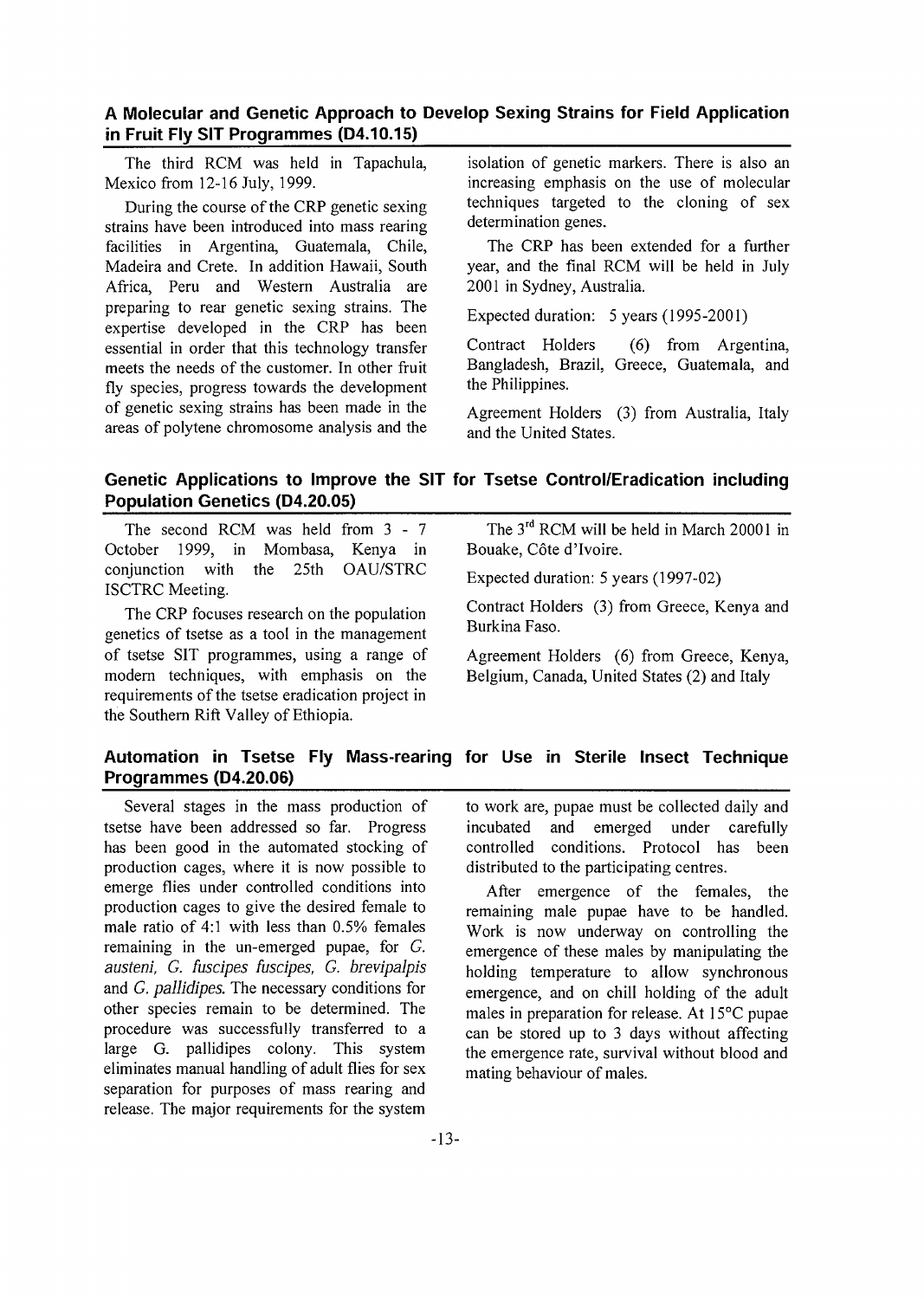Work on an improved system to handle cages for feeding is progressing well (Tsetse Production Unit TPU2). A first fully automated prototype (TPU1) proved to be too complicated and a second prototype is now undergoing trials and shows good promise of reducing the effort of cage handling by approximately ten fold. The system holds 63 large cages on a single trolley that can be moved to feed all the cages simultaneously and then returned to the larval collecting unit. Prototypes of the new system have been supplied to TTRI, KETRI and Addis for field evaluation using existing cages, and the locally available tsetse species. The system has also<br>been further modified to incorporate been further modified to incorporate recommendations resulting from the recent 3rd RCM held in Vienna in April 1999. The third generation TPU 3 has been designed and

constructed and is under going evaluation at Seibersdorf. The difference between this system and TPU 2 is that for TPU 3 blood is moved to the flies while the cage holding system is stationary.

Other work has looked at the handling factors affecting flight ability of irradiated males, increasing cage holding density by the use of inserts, energy saving and blood decontamination. This last is a very important factor in the running of large colonies, and the possibility of using pasteurization or UHT sterilization is being investigated.

The 4th and final RCM is scheduled for July 2001 in Addis Ababa, Ethiopia

Expected duration: 6 years (1995-01)

Contract Holders: (5) from Austria, Czech Republic, Burkina Faso, Tanzania and Kenya.

# Improved Attractants for Enhancing the Efficiency of Tsetse Fly Suppression Operations and Barrier Systems Used in Tsetse Control/ Eradication Campaigns (D4.20.08)

This CRP aims at alleviating the shortcomings in attractants for a number of important tsetse species where the standard odours used for *Glossina morsitans* and *G. pallidipes* are poor or ineffective, and in general to try to improve attractant effectiveness for a) entomological monitoring, b) tsetse population suppression and c) barrier maintenance.

The 3<sup>rd</sup> Research Co-ordination Meeting took place in Bamako, Mali, 21-25 February 2000 and was attended by 8 participants and numerous observers. In the months preceding the meeting, molecules that are stereoisomerically related to known natural tsetse kairomones have been synthesised and tested in laboratory experiments and field trials. In addition, an effort was made to identify locally available inexpensive sources of visual and chemical attractants.

Among the odours tested in the coastal region of Kenya for *G. austeni, G. pallidipes* and *G. brevipalpis,* octyl formate and decyl formate proved attractive. Preliminary studies reveal that racemic octenol increases capture rate of *G. brevipalpis* males. Coconut oil

increases capture rate of *G. austeni* and *G. pallidipes.*

Preliminary field studies placing electrified grids close to pyramidal traps on Buvuma islands, Lake Victoria, Uganda, revealed that of the synthesised attractants Decylformate and racemic octenol significantly increased the number of attracted (but not trapped) female *G. fuscipes fuscipes.* Alternative trap designs for *G. f. fuscipes* (e.g. the H-trap) will be explored in combination with different odour combinations, in order to combine increased attractiveness with higher rate of trap entry.

The antennal chemoreceptors of *Glossina brevipalpis* and *G. pallidipes* show responses to plant secondary products, as indicated by electroantennogramme assays of essential oils. Preliminary wind tunnel experiments indicate that some plant secondary products also evoke behavioural responses from tsetse.

As conventional PVC or fibreglass leg panels are expensive and heavy to carry, efforts were undertaken to develop lighter and less expensive leg panels for trapping *G. austeni.* The leg panel made from wire framework and royal blue polyethylene (1000 gauge / 150 mm)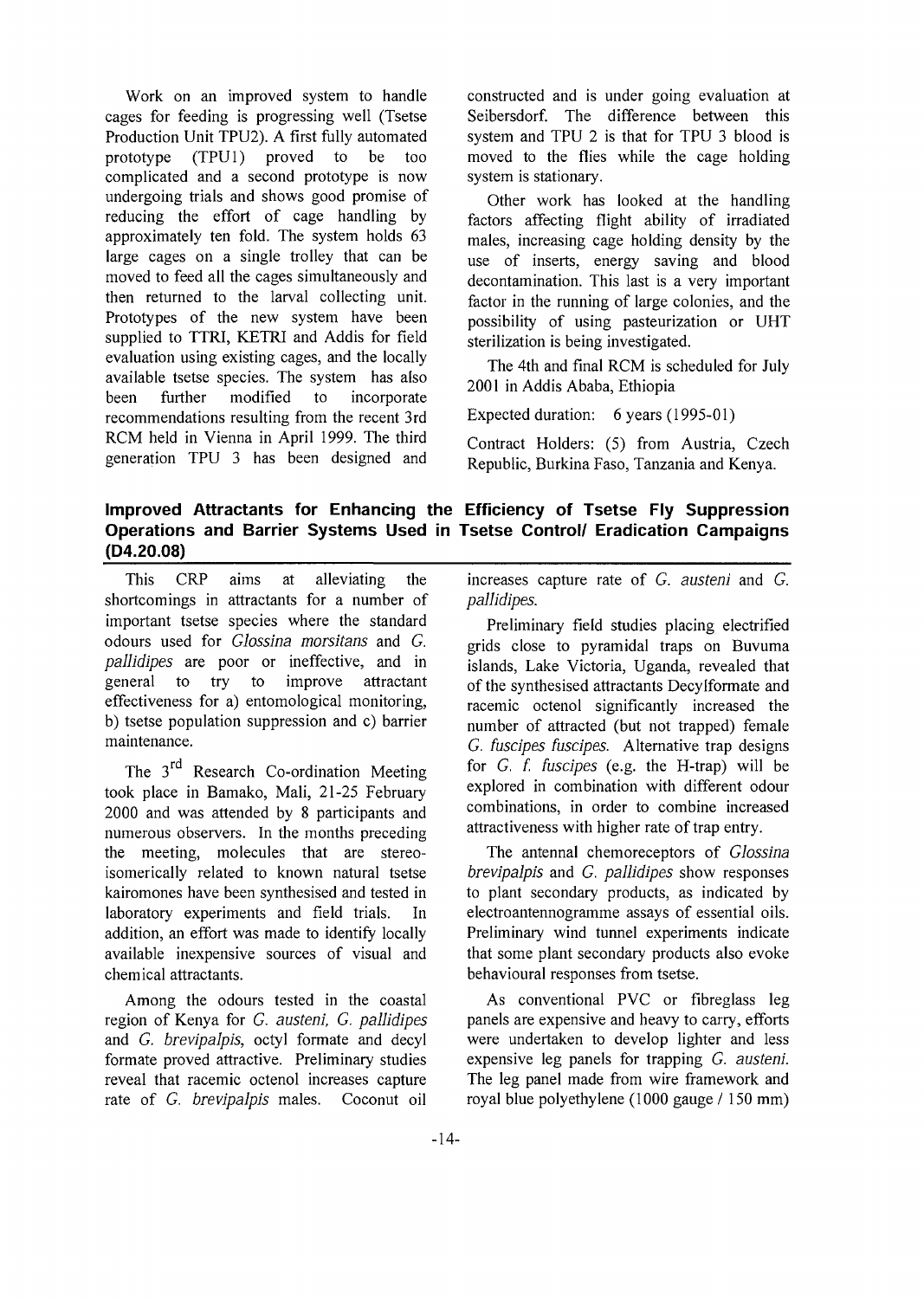appears to meet these requirements and holds Temoocid® (the sticky substance) for sufficiently long placement period  $($  three months).

Gas-chromatographic and massspectrometric analyses of the oxidative degradation process of methyl linoleate, a model for linoleic acid containing vegetable oils, revealed the formation of  $(\pm)$  1-octen-3-ol,

## Quality Assurance of Mass Produced and Released Fruit Flies (D4.10.16)

The first Research Co-ordination Meeting, to plan and co-ordinate the research, was held 1 - 5 November 1999 in the IAEA, Vienna, Austria. Proceedings of this meeting will be available from the Section or via our web site shortly.

The objective of the CRP is to improve and standardise international quality control procedures for mass produced fruit flies. There are now over ten fruit fly mass rearing facilities in the world that produce sterile flies for SIT programmes. With international trade in sterile insects becoming a reality, it is important that producers and users apply standard international quality control procedures. A CRP involving behaviourists, physiologists and mass rearing specialists will allow fine-tuning of the internationally accepted standards and procedures as well as developing new tests measuring more representative parameters. A Consultants Group Meeting on the International Standardization of Quality

suggesting the use of these oils as low-cost octenol sources in field traps.

Expected duration: 5 years (1995-2001)

Contract Holders (7) from Mali, Burkina Faso, Kenya, Uganda, Tanzania and Hungary.

Agreement Holders (2) from Switzerland and the United States.

Control Procedures for Mass Reared and Released Fruit Flies was held in May 1997 in Vienna. It produced an updated international manual of standard QC procedures (available for downloading from the internet at http:// www.iaea.org/ programmes/ nafa/ d4/ public/ d4\_pbl\_5\_l.html) and recommended implementing this CRP to address those technical issues that require fine-tuning and those that could not be resolved and therefore require a co-ordinated R&D approach to develop new or better QC tests.

The 2<sup>nd</sup> RCM will be held in Mendoza, Argentina in October 2001.

Expected duration: 5 years (1999-04)

Contract Holders (12) from Argentina (2), Chile, Costa Rica, Guatemala, Israel, Lebanon, Mexico (2), Peru, Philippines and Portugal.

Agreement Holders (4) from Australia, France, Japan and the United States.

# Evaluating the Use of Nuclear Techniques for the Colonisation and Production of Natural Enemies (D4.30.02)

The first Research Co-ordination Meeting, to plan and co-ordinate the research, was held 18-2 2 October 1999 in the IAEA, Vienna, Austria.

Nuclear techniques have considerable potential for various uses in biological control. These applications should provide significant benefits to producing biological control agents and for using them to manage pests, facilitate trade, and protect the environment. The First Co-ordination Meeting focused on developing a research plan for the following potential applications of nuclear techniques in biological control:

- a) to provide a non-destructive means for pasteurization/ sterilization of artificial diets. Using ionizing radiation to destroy microorganisms in artificial media provides a viable method to sterilize media without the damaging effects associated with heat treatment, and allows sterilization to be accomplished after diet dispensing and packaging ("terminal sterilization").
- b) to provide non-reproductive supplemental hosts/prey for parasitoids and predator to build-up naturally occurring or augmentatively released natural enemies early in the season when pest populations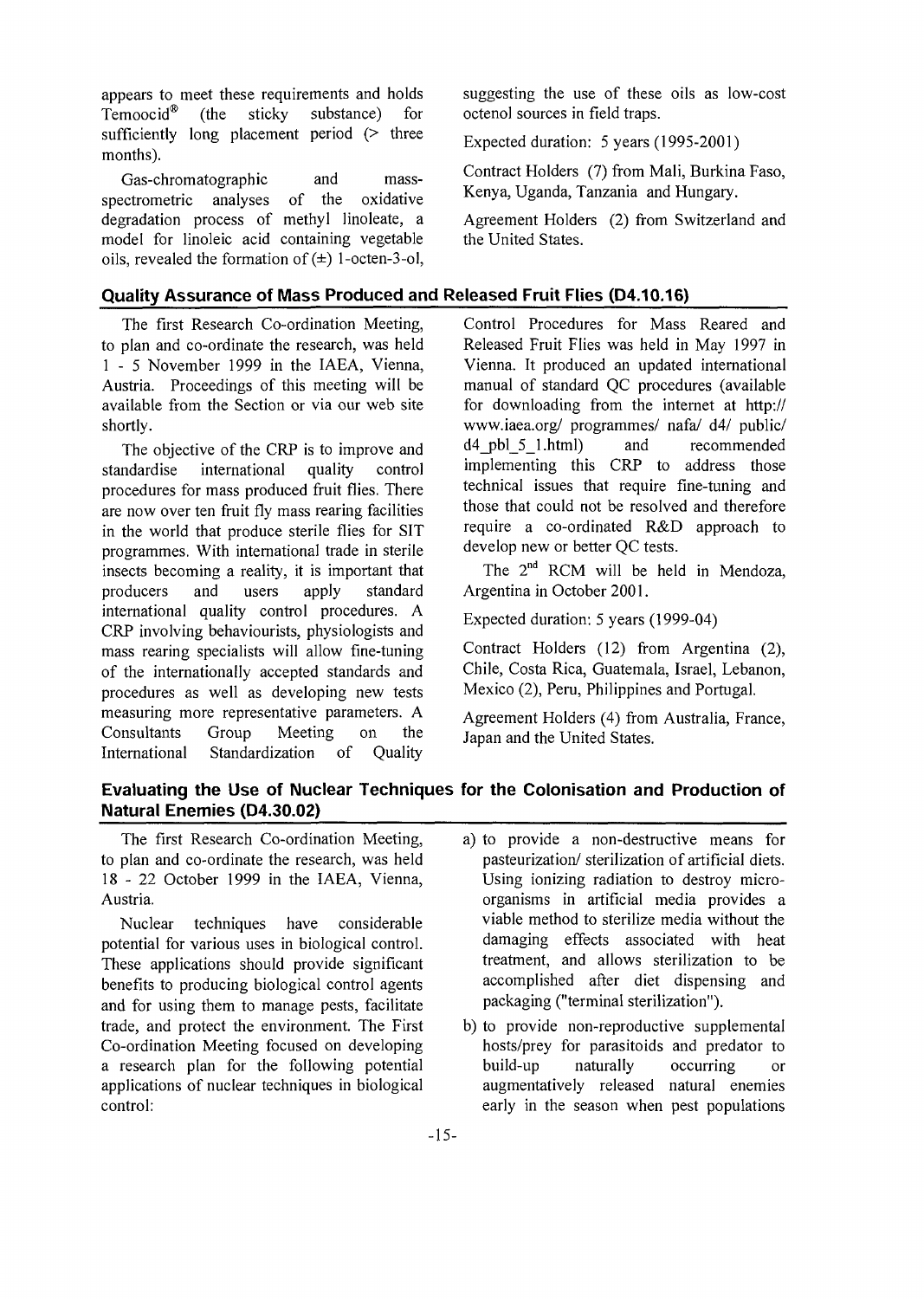are low. Non-parasitized hosts would be sterile, even further contributing to suppress the pest population.

- c) to provide sterile pests/hosts as food during commercial shipment of entomophagous insects/mites, thereby assuring quality during transport and that no new pest or pest race is introduced into the regions or countries of customers. Irradiation would also help to fulfil quarantine regulations by avoiding the transport of other hitchhiking pests.
- d) to improve the suitability of natural or factitious hosts/prey for use in parasitoid/predator mass rearing, by helping for example to overcome host resistance such as encapsulation of parasitoids. Radiation of hosts during mass rearing would also avoid the emergence of fertile adults of the pest, or the need for costly procedures to separate parasitized from non-parasitized insects.
- e) to reproductively sterilize exotic beneficial insects that are promising candidates for classical biological control, thus enabling safe field testing of their host or prey specificity on weeds or insect pests. In view that there are many reported cases of natural enemies becoming pests, and the fact that promising natural enemies are eventually not released because doubts persist as to their specificity after detailed assessments under quarantine conditions, safe field testing of specificity is a major use of ionizing radiation not exploited to date.

The  $2<sup>nd</sup>$  RCM is tentatively scheduled to be held in Mexico in July 2001

Expected duration: 5 years (1999 - 04)

Contract Holders (13) from Argentina, Bangladesh, Bulgaria, China, Guatemala, India, Mexico, Pakistan, Poland, Slovak Republic, Syria and Turkey (2).

Agreement Holders (3) from Austria and the United States (2).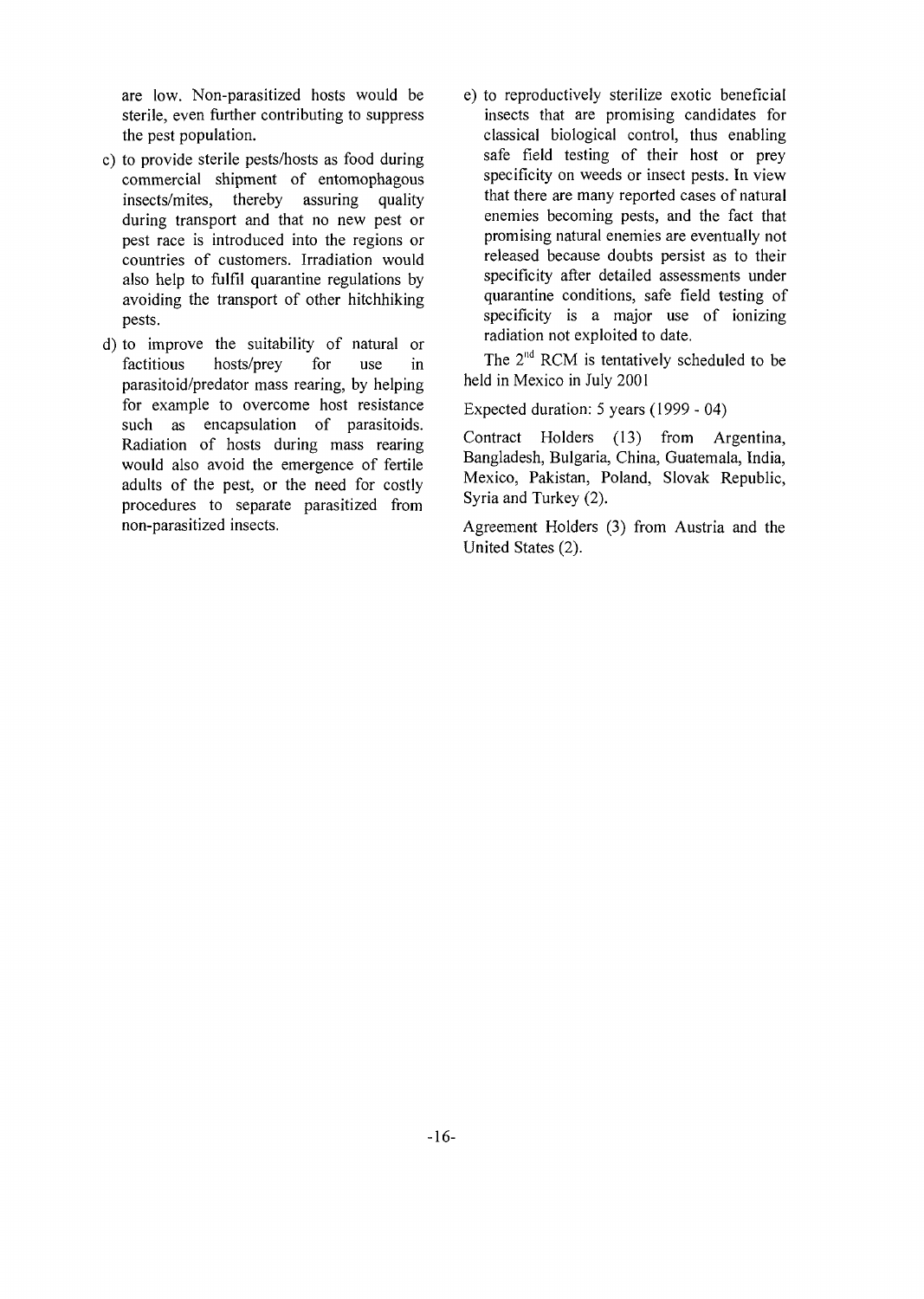

#### **TSETSE**

#### Mass rearing design developments

#### *New Tsetse Production Unit (TPU 3)*

The first two attempts at automating tsetse production, TPU1 and TPU2 both involve the movement of cages containing flies to the stationary blood source. In TPU3, blood is moved to the flies with the cage holding system stationary. The prototype consists of 6 shelves and on each shelf 9 round cages are held together in a frame. To solve the problem of light distribution, the shelf on which the larvae drop before crawling into the pupal collector is made of transparent perspex sheets. The mobile blood feeding system is moved on a rail, raised to make contact with cages during feeding and lowered to move onto the next set of cages. A

#### Field cage studies.

Field cage tests were conducted using the same cage arrangements as currently used for medfly mating behaviour. The main reason for developing the tests for tsetse flies was to improve procedures for mating behaviour studies as well as QC procedures associated with tsetse mass rearing and sterile male quality assessment. Mating behaviour parameters have traditionally been observed in  $20 \text{cm } \varnothing$  x 5cm H production cages or in perspex tubes  $20 \text{cm } \emptyset$  x 55cm H, with netting at either end. In these systems flies are restricted to a limited space and lack freedom to make choices. Initial experiments concentrated on determining if flies mate under such arrangements.

After demonstrating that tsetse flies readily mate in the field cage with potted trees, competitiveness tests have been conducted comparing mating behaviour of sterile males

complete set has provision to feed two rows of stationary cages at a time on opposite sides of a central isle. The blood is heated by individually controlled elements in aluminium plates, instead of the rubber heating mats. The feeding trays are of the same dimensions as for TPU2, 65cm x 65cm and blood is loaded and fed to flies in the conventional way.

Evaluation of TPU3 using *G. pallidipes* Uganda strain has begun and will include mechanical evaluation as well as fly survival, fecundity and pupal QC. These biological data will be compared with data from an equivalent number of cages maintained on the standard trolley.

emerged from pupae exposed to low temperature with those from the colony. Duration of mating with colony females and mean spermathecal value (MSV) of mated females was observed.

Experimental results appear in the Annual Report, 1999, now available on our web site. In brief tsetse flies readily mate under field cage conditions and observations in the field cage open up prospects of carrying out more meaningful mating compatibility tests between laboratory reared flies and wild populations and of validating laboratory results for application in SIT programmes in a situation that allows more space to the flies. It was however, surprising that no additional cues such as odours or blood source were required. This set up will be used for the tests recommended by the recent consultant (see below).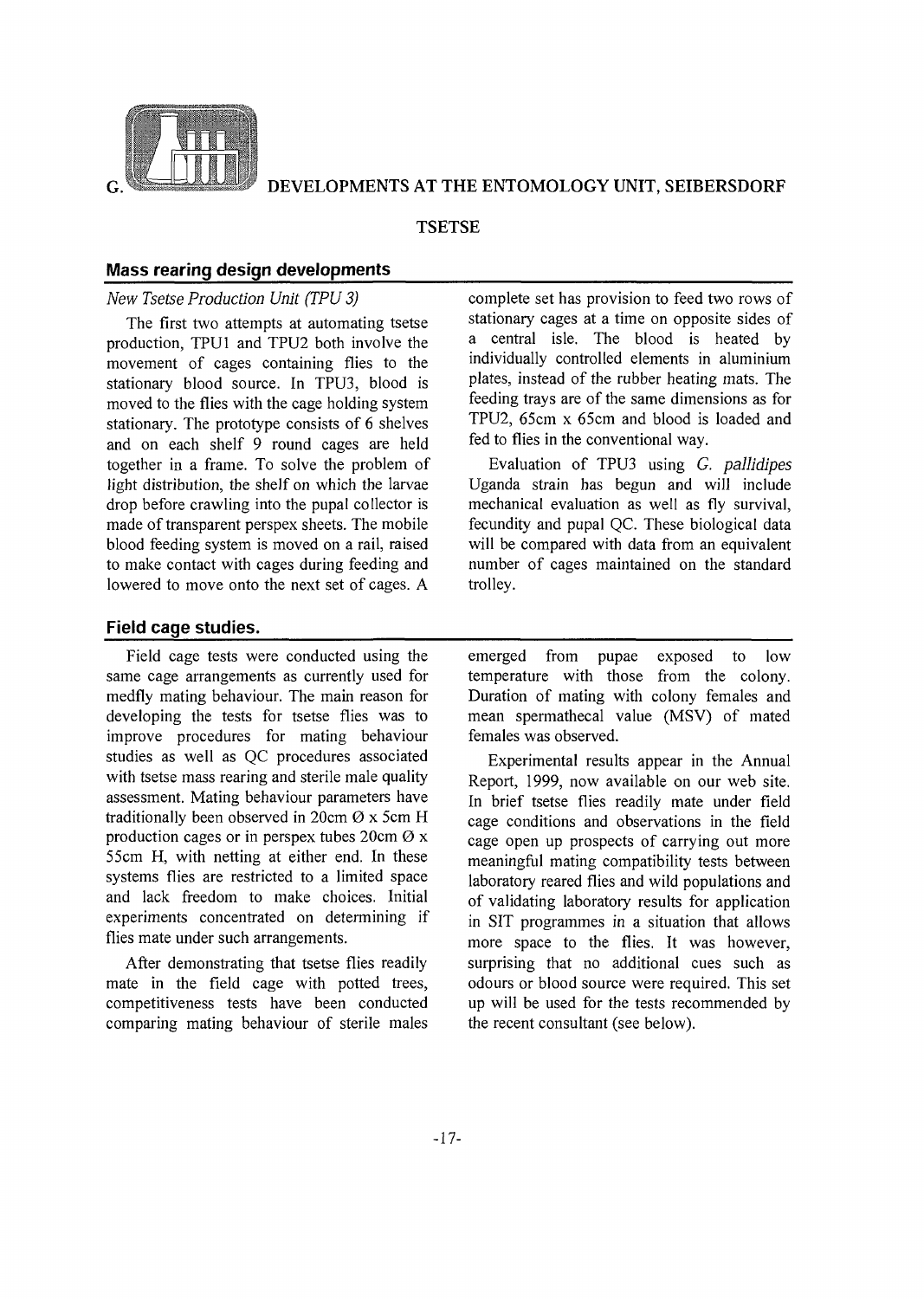# Consultancy on field cage studies, fly handling and quality issues

Dr. David Dame spent 2 weeks (8-19 May rearing facilities 2000) at Seibersdorf on a consultancy to contribute towards the development of field cage studies to monitor tsetse fly quality, improved emergence procedures and handling of male flies for optimal flight ability and irradiation procedures.

During discussions, Dr. Dame suggested parameters that could be considered for QC in rearing facilities and during field observations. An additional parameter, the flight muscle determination for mass reared flies was suggested to be used as a standard QC procedure. It is now possible to relate flight muscle development with the flight ability of sterile males using the field cage.

#### MEDFLY

# Future developments in genetic sexing strains

The current genetic sexing strains (GSS) in the medfly are based on mutations used as selectable markers and Y-autosome translocations that cause a sex-specific inheritance of this marker. Their construction required a significant knowledge in basic genetics and cytology in this species. This approach has three principle disadvantages:

- 1. To accumulate the amount of basic knowledge required to generate and analyse these more than 10 years of research in several labs were required. Alone the search for appropriate selectable markers took several years especially as essential genetic tools, like balancer chromosomes, were not available at that time.
- 2. The use of Y-autosome translocation causes 50% sterility in GSS males, i.e. half of the fertilised eggs will not develop into viable offspring. This effect can be compensated for by increasing the adult colony. However, usually only half of this lethality occurs early enough (embryo stage) to not affect quality control parameters, and therefore the economics, of mass rearing (e.g. percent emergence etc.).
- 3. The genetic sexing mechanisms available for medfly cannot be transferred directly to other pest species. Only the basic principle could be applied but would require the same investment (time, money) into basic research as it was required in medfly. Some lessons can be learned from the medfly experience to speed up this process but never-the-less it

is to be expected that it would take a minimum of several years.

Based on these conclusions, it was proposed to use molecular strategies to construct GSS which led to the establishment of the Coordinated Research Project "Enhancement of the sterile insect technique through genetic transformation of arthropods using nuclear techniques". There are two principle possibilities to approach this problem. Both have in common that a generic system could be developed that could be transferred relatively easily to other species.

1. The manipulation of the sex determination mechanism: This requires the identification, isolation and analysis of the genes involved in the sex determination hierarchy of medfly. Although homologues of several genes known to be involved in sex determination in the model organism *Drosophila* are also found in medfly, their function may not necessarily be the same (e.g. *Sxl).* This is not completely surprising as the overall mechanism to determine the sex in medfly (and other fruit flies and other pest insects, e.g. *Lucilia cuprina)* is different from *Drosophila.* In medfly the Y chromosome carries a dominant Maleness factor while in Drosophila the ratio between X chromosomes and autosomes induces the development of male or female sex. Research in several labs is ongoing to identify those medfly sex determination genes that can be manipulated in order to construct GSS. Research in Seibersdorf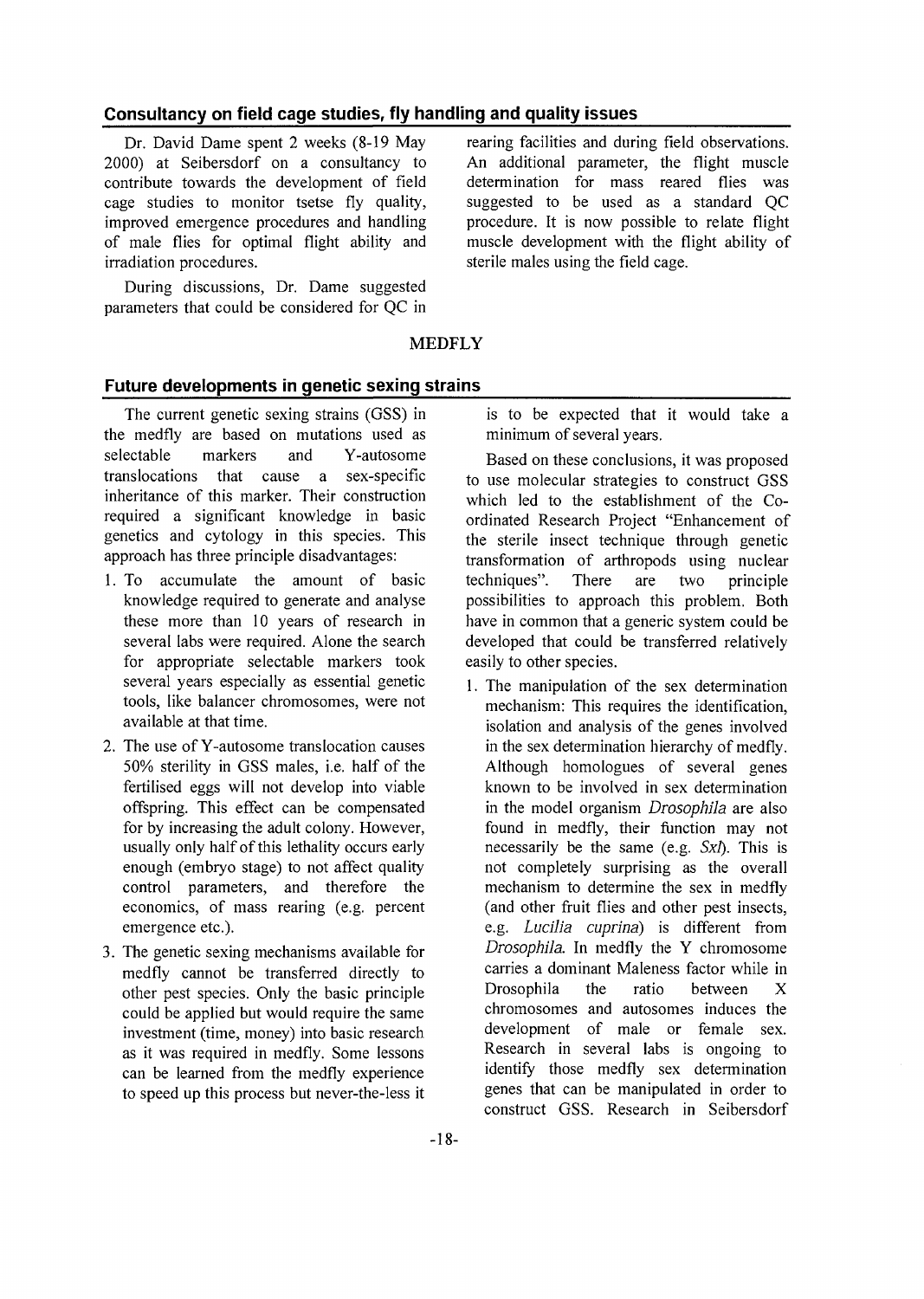focuses on the cloning of the Maleness factor using microdissected material from the respective region of the Y chromosome.

2. The use of conditional lethals: In this approach genes conferring lethality are linked to inducible and sex-specific promoter constructs. This ensures that females can be eliminated specifically for the male-only production but allows at the same time the rearing of both sexes for the mass production. Recently such an approach was shown to work efficiently in the model organism *Drosophila* (Thomas, Donnelly, Wood and Alphey, *Science* 287 (2000) 2474-2476). The challenge is now to transfer this technique from the extremely well studied model organism *Drosophila* to pest species like the medfly or ones that are even less well characterised than medfly. In addition to the genes used by Thomas *et al,* other groups are investigating combinations of different lethal genes and promoters. Some of these tests were done in Seibersdorf and future collaborations are planned.

Additional applications for molecular techniques would be the introduction of a marker to distinguish released flies from the wild population or the induction of sterility in the released males. These approaches and the ones mentioned above depend heavily on the availability of appropriate transformation systems. Such systems and the transgene(s) they carry have to be tested whether they are applicable for the scale of mass rearing that is needed today to supply the different medfly SIT projects, i.e. approaching 2000 million males per week. This includes issues like levels of expression and stability. Seibersdorf has the required rearing capacity and will be involved in these tests.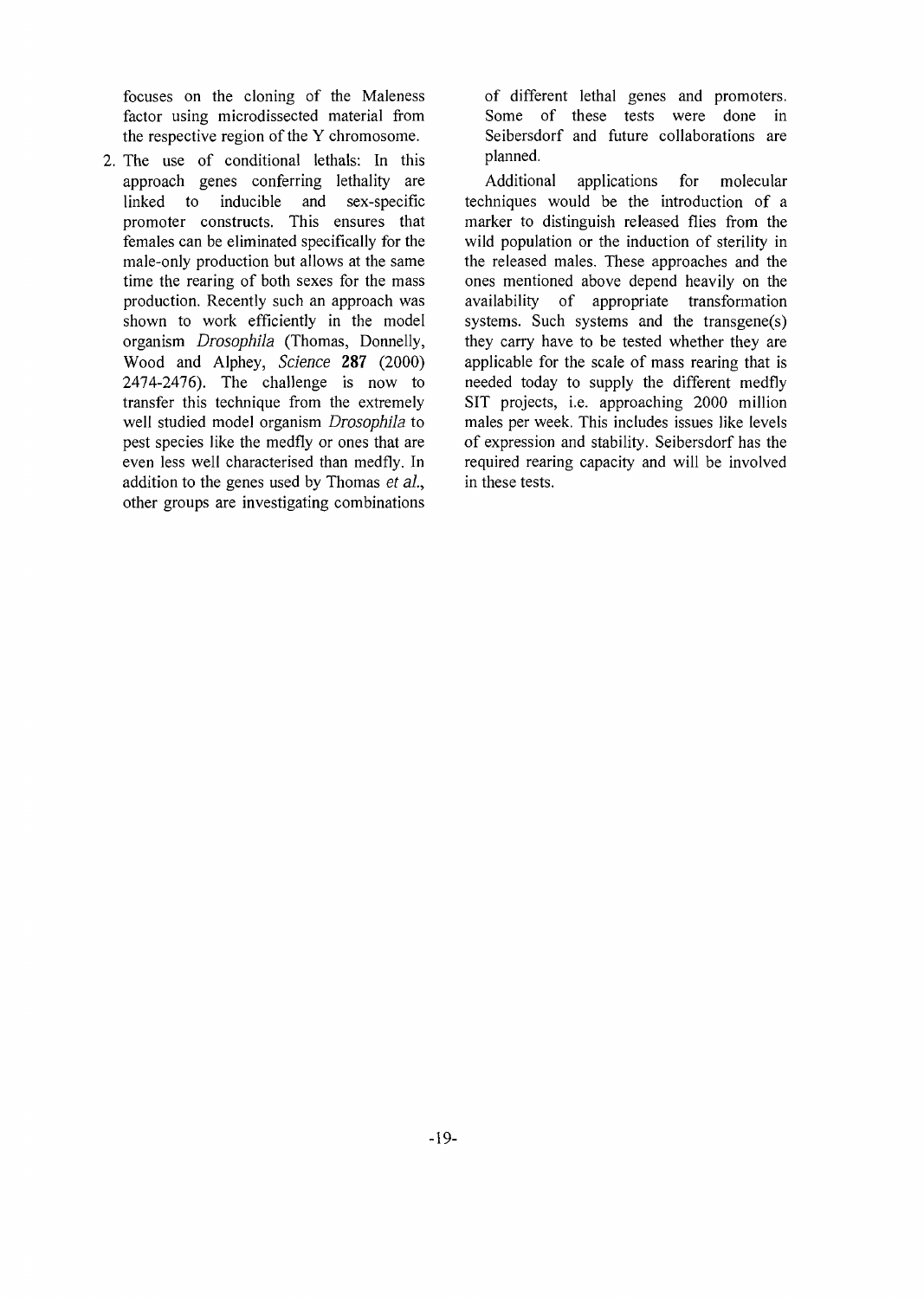

**SPECIAL NEWS AND REPORTS**

#### Medfly tsl strain to be introduced in South America

The *tsl* (temperature sensitive lethal) genetic sexing strain will be introduced shortly in 3 mass rearing facilities in South America. In the Mendoza facility in Argentina and the Lluta facility in Arica, Chile *tsl* GSS will replace the current white pupae colour GSS and in Peru it will be used next year to start the medfly maleonly mass rearing production in the recently refurbished La Molina facility in Lima.

In order to continue with the process of technology transfer to facilitate the introduction of the *tsl* GSS in February four fellows from the above three countries began 2 months *tsl* mass rearing training at the Entomology Unit medfly mass rearing laboratory. The objective of the fellowships was to train the facility mangers in all the biological and rearing characteristic of the *tsl*

GSS as well as on the genetic fundamentals of sexing mechanisms and strain stability.

The Mendoza facility will have the capacity to produce a maximum of 175 million sterile male-only pupae per week when it changes to the *tsl* later this year, and the Lluta facility will reach 40 million sterile male-only pupae per week next year. La Molina will start production next year with a maximum capacity of 160 million sterile male-only pupae per week. This will bring the world wide capacity for rearing the Vienna produced *tsl* male-only medfly strain to 1100 million, 71% of total world medfly production capacity.

The four fellows are Gustavo Taret, Mendoza facility manager, Hernan Dosno Rifo, Lluta facility manager, Jaime Brabo, Lluta facility technical assistant and Daniel Alama, La Molina facility manager.

#### California medfly preventive release program review

The Mediterranean Fruit Fly Science Advisory Panel (MEDSAP) met in Bell, California in March 2000 to review the Mediterranean Fruit Fly Preventative Release Program (PRP), University of California at Riverside Medfly research, the joint CDFA-USDA smuggling interdiction effort in the Los Angeles area (CLAMP), and the status of repairs to the CDFA and USDA sterile Medfly rearing facilities in Hawaii.

In relation to the Preventive Release Programme (PRP) it was noted that the capture of single wild Medflies on three separate occasions within the PRP boundaries during the last two years proves the assumptions on which it is based: a) that southern California is under constant threat of Medfly invasion and b) that the PRP can prevent the development of medfly populations from this invasion. After four years of PRP the MEDSAP concluded that there is no more

effective, environment-friendly or cheaper method to exclude medfly from southern California than area wide SIT. It was strongly recommended that the funding for the PRP be renewed and that the PRP boundaries be extended to cover the few urban areas of the LA basin not yet under sterile fly releases.

In conjunction with the PRP, the CDFA-USDA fruit smuggling interdiction programme CLAMP (Close the Los Angeles Area Medfly Pathway) has had major success in reducing the smuggling of tropical fruit into southern California. It was recommended that CLAMP be given a stable funding base.

Also it was recommended within all the PRP that some of the Jackson traps baited with Trimedlure be exchanged for IPMT traps baited with the three component food lure developed with ARS during an IAEA CRP. This will reduce the unnecessary capture and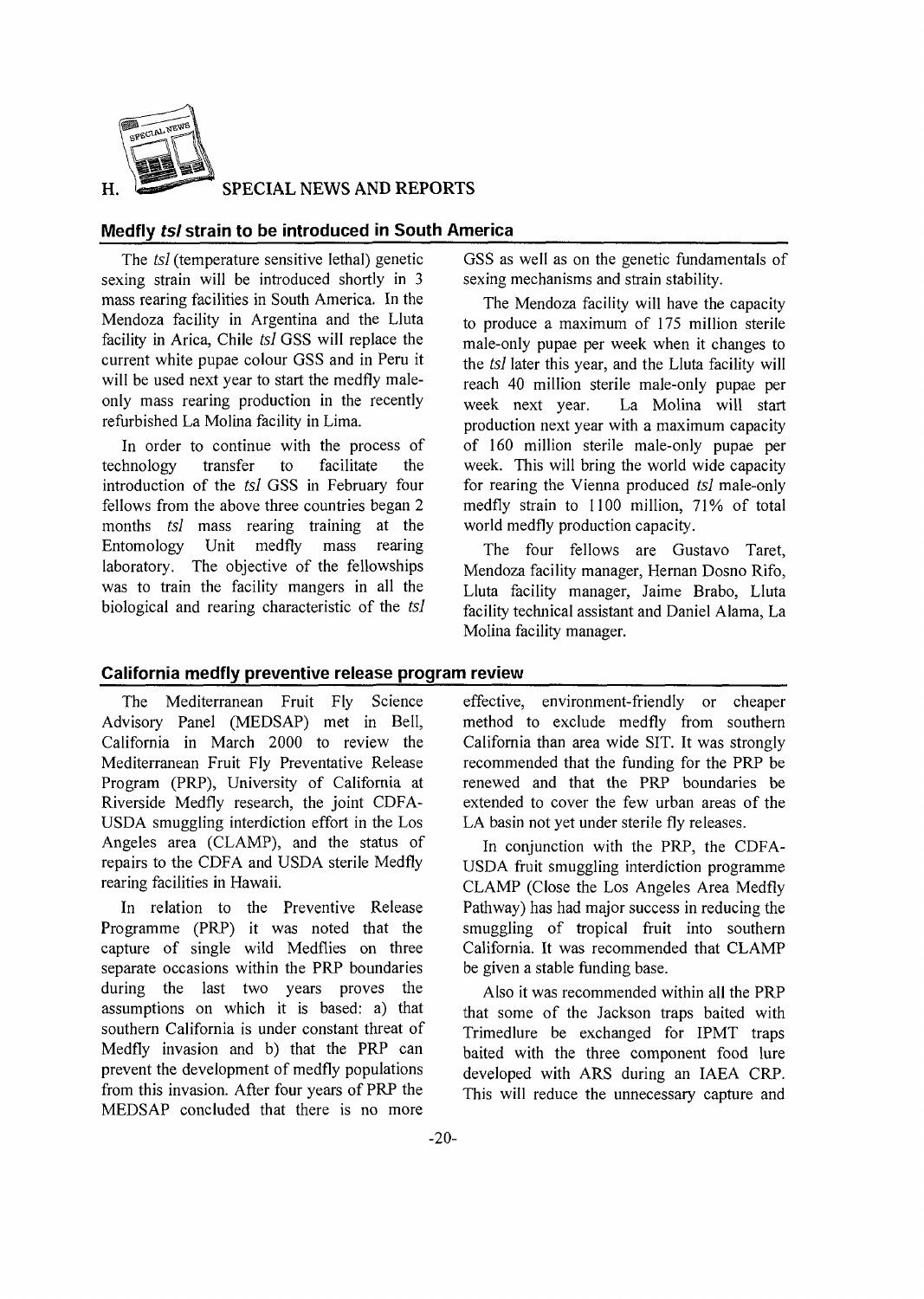identification of sterile males, and will maximize the potential of detecting wild females of medfly and other exotic tephritids under the preventive release program.

In relation to the status of the CDFA and USDA medfly rearing facilities in Hawaii MEDSAP noted that genetically sexed Medfly strains like *tsl* (temperature sensitive lethal) are more effective and represent the future of SIT (sterile insect technique) against the pest. Most

of the medfly mass rearing facilities in the world are moving to use them. The MEDSAP concurred with the decision by CDFA and USDA to change to rearing *tsl* sexing strains in their Hawaiian rearing facilities but however pointed out that CDFA/USDA must recognize that using *tsl* causes significant changes in rearing protocols that require better staff training, facilities operation, etc.

#### **Peach Fruitfly (Bactrocera zonata) identification guide**

Following the recognition of the danger posed by the recently identified infestation of the Peach fruit fly in Egypt (see Newsletter No. 54 p. 20), the Section is organising a regional workshop on the pest together with the Regional FAO office in Cairo which will be held later in the year in conjunction with the annual meeting of the Comite de Liaison de l'Agrumiculture Méditerranéenne (CLAM), the regional citrus growers association. As a tool for this workshop and to assist those not able to attend, Ian White of the Natural History Museum, London, prepared an identification guide to the commercially important species of fruit flies in the Eastern Mediterranean area. The guide is available on our web site (follow the link at the foot of our home page) or on disk which can be obtained from our office.

#### **Teaching video on the Sterile Insect Technique**

A new video "The Sterile Insect Technique, An Environment-Friendly Method of Insect Pest Suppression and Eradication" will be available soon. This thirty minute video was developed for university students, and



describes the principles and application of the SIT. The video, a 'first of its kind', is free to teaching, research and extension institutions. Contact the Section for copies.

#### **Nauru declared free from Oriental fruit fly and melon fly**

Under and FAO/ACIAR supported project, the Pacific Island of Nauru was declared free from Oriental fruit fly and melon fly on 6 December 1999 following an areawide male-

annihilation campaign. In addition, *Bactrocera xanthodes* has not been recorded for over six weeks. Mango fly still persists in small pockets.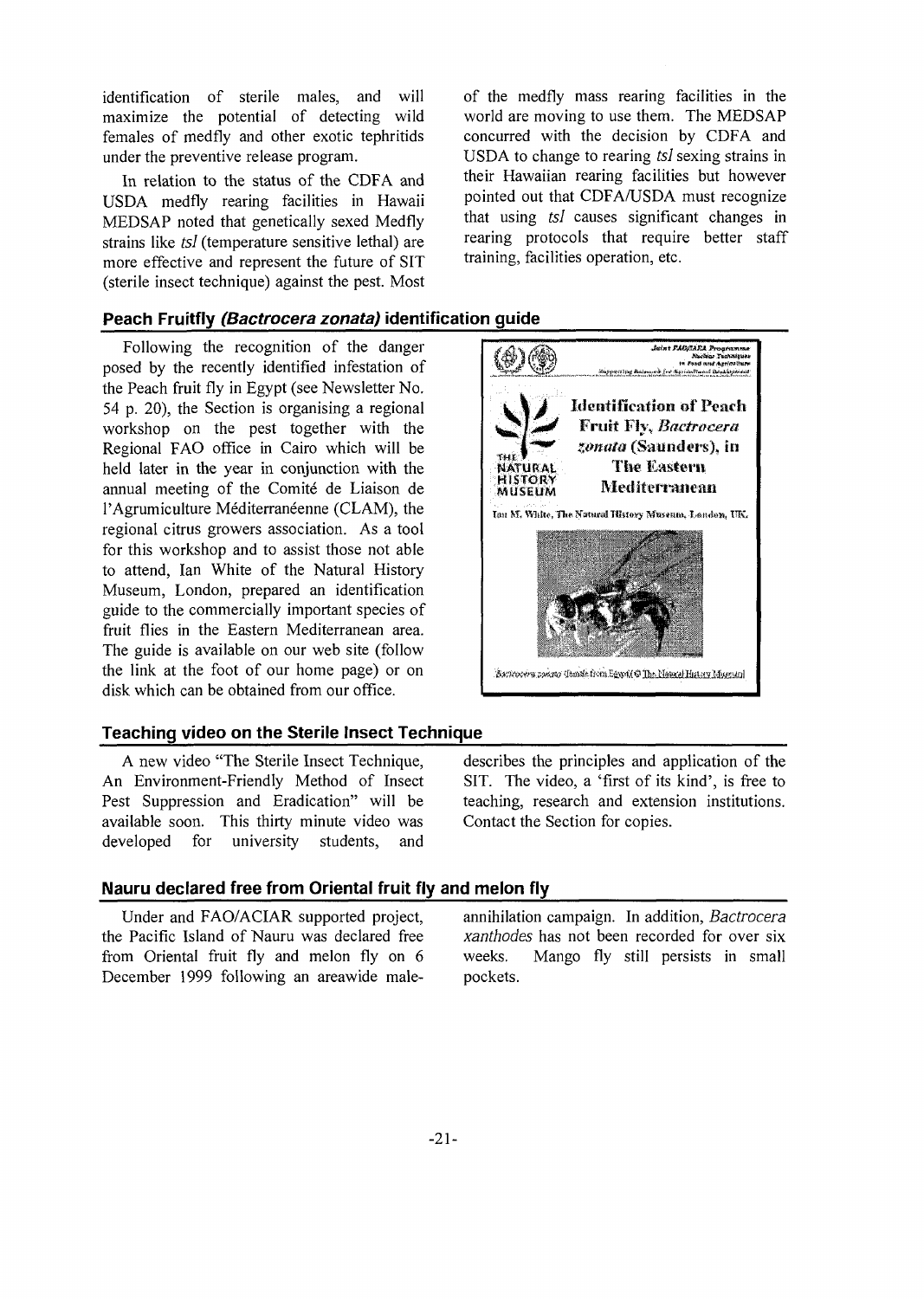#### **Thematic plan for fruit fly control using the Sterile Insect Technique**

The Insect Pest Control Section together with the Technical Cooperation Department of the IAEA convened a consultants group meeting in November 1999 to produce a plan for future work on fruit flies. The group consisted of fruit fly program managers and workers, stakeholders from the affected industry, a commodity specialist from the FAO, and technical, planning and policy specialists from the IAEA and the FAO. The resultant Thematic Plan document provides strategic guidance and the provides  $\frac{1}{2}$ and direction on how and where the Sterile Insect

Technique (SIT) can most effectively be applied to control or eradicate fruit flies in the future.

The presence of certain fruit flies in a country can pose a significant barrier to trade in fresh fruits and vegetables. SIT can play a major role in facilitation of trade through the development of fruit fly free zones and low prevalence areas, that facilitate new and expanding market opportunities.

One of the driving forces for using the SIT in the future will be the need to protect and preserve the environment. Use of SIT for purposes of control, not just eradication, could significantly reduce pesticide use, residues, pollution, and associated costs. Solid evidence suggests that benefit-cost ratios are increasing for the Mediterranean fruit fly, *Ceratitis capitata* (medfly) SIT as an alternative to insecticides, and as a mitigating technique for environmental and human health concerns about insecticide use. In fact, the cost of medfly control in Israel with SIT is the same as control with insecticide applications.

Increased use of the SIT and other biological insect management systems will result from additional government restrictions on pesticide use. These biologically-based



systems will meet the demands of regulatory agencies and the public with regard to pollution, insecticide residues, and effects on non-target organisms. Of particular concern is the imminent reclassification of malathion, one of the most widely used insecticides today for fruit fly control, as a potential carcinogen by the United States Environmental Protection Agency. Other countries are sure to follow suit with similar legislation further limiting the tools available for fruit fly control. As a result, the market for

sterile medflies for pest control programmes is expected to expand dramatically.

Major breakthroughs from FAO/IAEA R&D, particularly the development of genetic sexing (male only) strains and improved rearing systems, serve to increase the efficiency of the SIT and lower operational costs. This also addresses other constraints, such as sterile female stings on fruit that reduces market value of the crop. Commercial application of the SIT will drive operational costs even lower with improvements in sterile fly production, handling and release methods.

The group also recognised the need for continued investment in R&D. FAO and IAEA, through their Joint Division, are the global leaders in SIT technology for fruit fly control by virtue of their international position, technical competencies and capabilities, and following among plant protection specialists. Based on this high level of expertise, these efforts must continue together in partnership with others who share a common interest in protecting the environment, in facilitating global trade of agricultural commodities and in increasing farm productivity and sustainability to address both food safety and food security needs of IAEA and FAO Member States.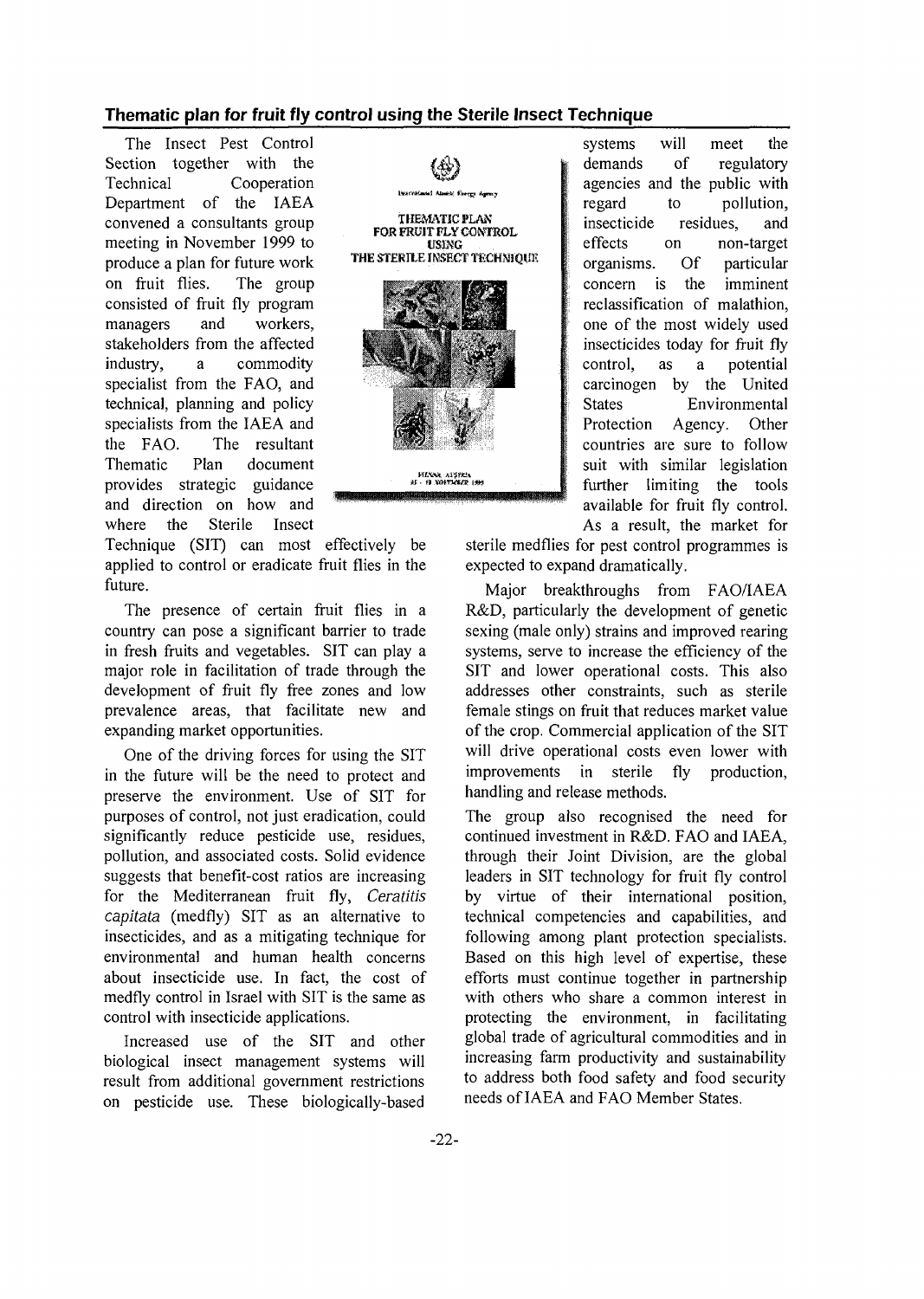The expert group identified Central America, Southern Cone of South America and the Mediterranean Basin as regions where the greatest gains in using the SIT for fruit flies can occur in the short and medium term. These areas were chosen because of the high level of interest by industry and governments together with strong plant health infrastructures that lend themselves toward area-wide implementation of the SIT. In addition, the state of technological development against specific species of fruit flies, primarily medfly, were a major consideration. Medfly serves as a model for development of SIT for other fruit flies species. Since the SIT package for medfly is the most advanced and demonstrably costeffective, it should be the initial technology package for building new partnerships between the IAEA, FAO and the private sector. Thus, a major strategic objective of the SIT programme for fruit flies is to complete a commercial technology package for medfly over the next ten years.

Member States in other areas cannot be ignored, however, but in many cases this will require a long term commitment toward R&D before minimum requirements to use the SIT effectively for other fruit fly pests can be met. Genetic transformation and other biotechnology approaches could potentially shorten the time required to develop new fruit fly strains in the future. Therefore, an operational objective of the SIT programme for fruit flies is to develop technology packages for other fruit fly species over the next ten years.

The fact that SIT can be used for "control", and not solely for eradication, was emphasised

throughout the discussions. This, more than any other development, will open the doors to greater acceptance and use of the SIT in the future. Out of necessity, it also will lead to increased commercial use and sustainability of SIT technology. It eliminates the criticism often directed at the SIT that eradication is unrealistic, and unsustainable in many cases, for lack of adequate quarantines.

Present day public fly-production facilities cannot meet current market demand for sterile medflies and other fruit fly species needed for control. The group recognises that the involvement of the private sector is essential for expanded success in applying the SIT to fruit flies. The obvious profit centre is the production of sterile fruit flies for control activities. Commercialization of fly production is the only practical solution for meeting the increasing demand for sterile flies and would undoubtedly result in greater efficiencies in production and provide commercial incentive for further research and development efforts. Such collaboration would benefit all stakeholders from farmers to fruit consumers.

Commercial investment in SIT for medfly will accelerate if IAEA and FAO emphasise activities that minimise investment risk: pursuing research and development activities that improve production efficiency and operational effectiveness; building technical competency to manage field operations; and disseminating best practices and lessons from successful field programmes to stakeholders.

The report is available on our web site as an Adobe Acrobat pdf file, or can be requested from our office.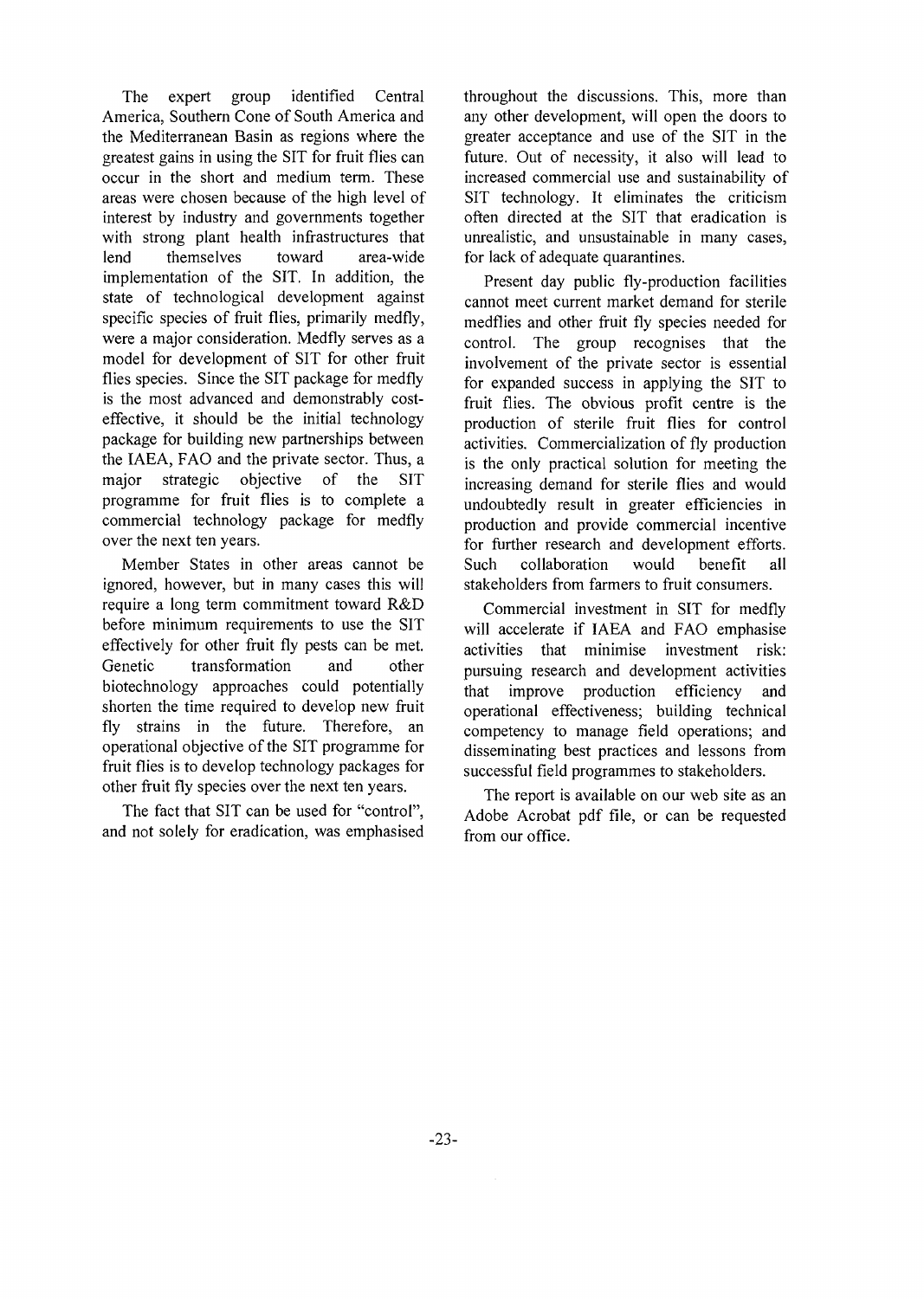#### Economic analysis of tsetse and trypanosome research

The overseas aid organisation of the British Government, the Department of International Development (DflD) and its predecessor ODA, have a long history of work in tsetse and trypanosomosis control and<br>eradication. Recently they Recently they commissioned a review of the impact of this research on development issues over the 18 year period from 1980 to<br>1998. The resultant report The resultant report indicated the benefit of a more detailed economic analysis to include cost:benefit scenarios and an independent economist was commissioned to produce this.

The analysis was conducted mainly as a desk exercise, using innovative methods of interpreting the data. During the study it became clear though that the contribution of the British Government programmes could not be separated from the contribution of all the other countries, workers and institutions that have been working in this field during this

# NWS successes in Central America

A review of the screwworm eradication programmes in all Central American countries held in Tuxtla Gutierrez, Mexico (26-31 March) showed the dramatic effect this programme has had on animal health in the Central American region. All countries except Panama are now screwworm-free and even in Panama, this pest has been eradicated to the Panama Canal. The last cases are being detected in the Darien Gap between the Canal



period, and so the analysis was extended to cover all work in the selected countries (the "International Research Programme").

After an introductory chapter, the report starts with a chapter on the 'Benefits of Tsetse and Trypanosomosis Control', and then one each on strategies for trypanosomosis control and tsetse control. Then follows 'Tsetse Control - Cost Benefit Analysis', 'The Feasibility of Tsetse Control', 'Counterfactual', 'Secondary Factors' and 'Human Sleeping Sickness' and finally 'Returns

to Research'.

Although the report was commissioned by and written for DflD, its coverage is much wider and will be of interest to everyone involved in tsetse or trypanosomosis control. Copies can be obtained from Livestock Production Programme, Natural Resources International Ltd, Chatham Maritime, Kent ME4 4PU, UK.

and the Colombian border, where a permanent barrier of sterile flies will be established. Even though there is currently no intention to expand the programme to South America, both Venezuela and Uruguay sent representatives to the meeting, who expressed their strong interest in initiating screwworm programmes in their countries in view of the economic losses currently suffered as a result of this pest.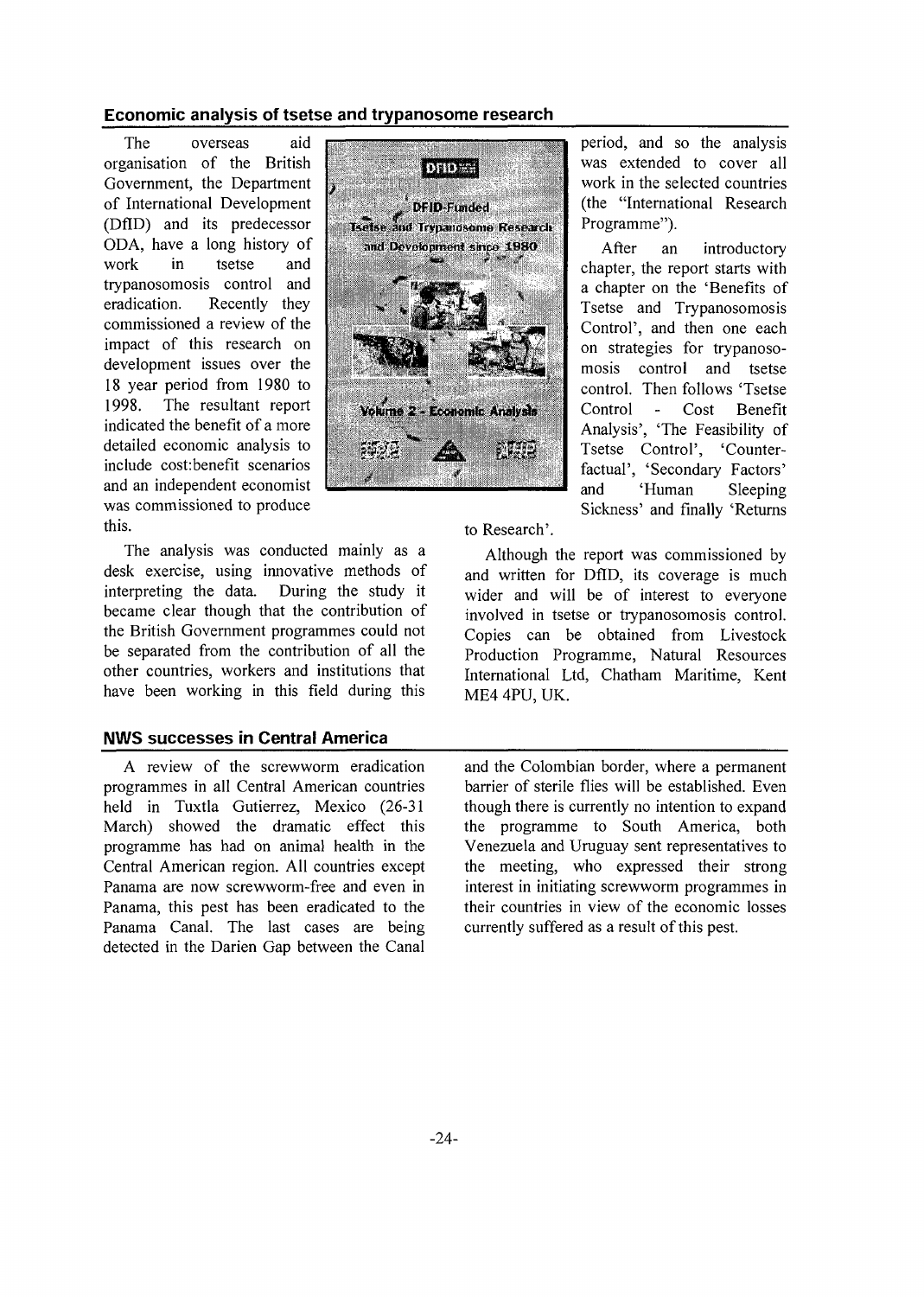Animal trypanosomosis: Vector and disease control using nuclear techniques

*Animal trypanosomosis: Vector and disease control using nuclear techniques.* **Proceedings of the Second FAO/IAEA Seminar for Africa, 27 November - 1 December 1995, Zanzibar, United Republic of Tanzania.** Backhuys Publishers, Leiden, The Netherlands. ISBN 90-5782-048-X. (1999) 311pp.

After a Foreword and Summary, the main part of the book is divided into eight sessions: Tsetse attractants, Situation Reports, Tsetse trypanosome interactions, Tsetse genetics, Tsetse biology and biochemistry, Prospects for tsetse SIT, Tsetse SIT projects and Disease diagnosis.

The Tsetse biology session includes an extended paper by E. F. Knipling entitled "Analysis of the suppression characteristics and efficiency of various methods of tsetse control (Diptera: Glossinidae), and the Tsetse SIT projects session a number of papers on the status of the eradication programme on Unguja Island, Zanzibar.



Copies can be ordered from the publisher. Tsetse workers in Africa may also request single copies, free of charge, from the Section.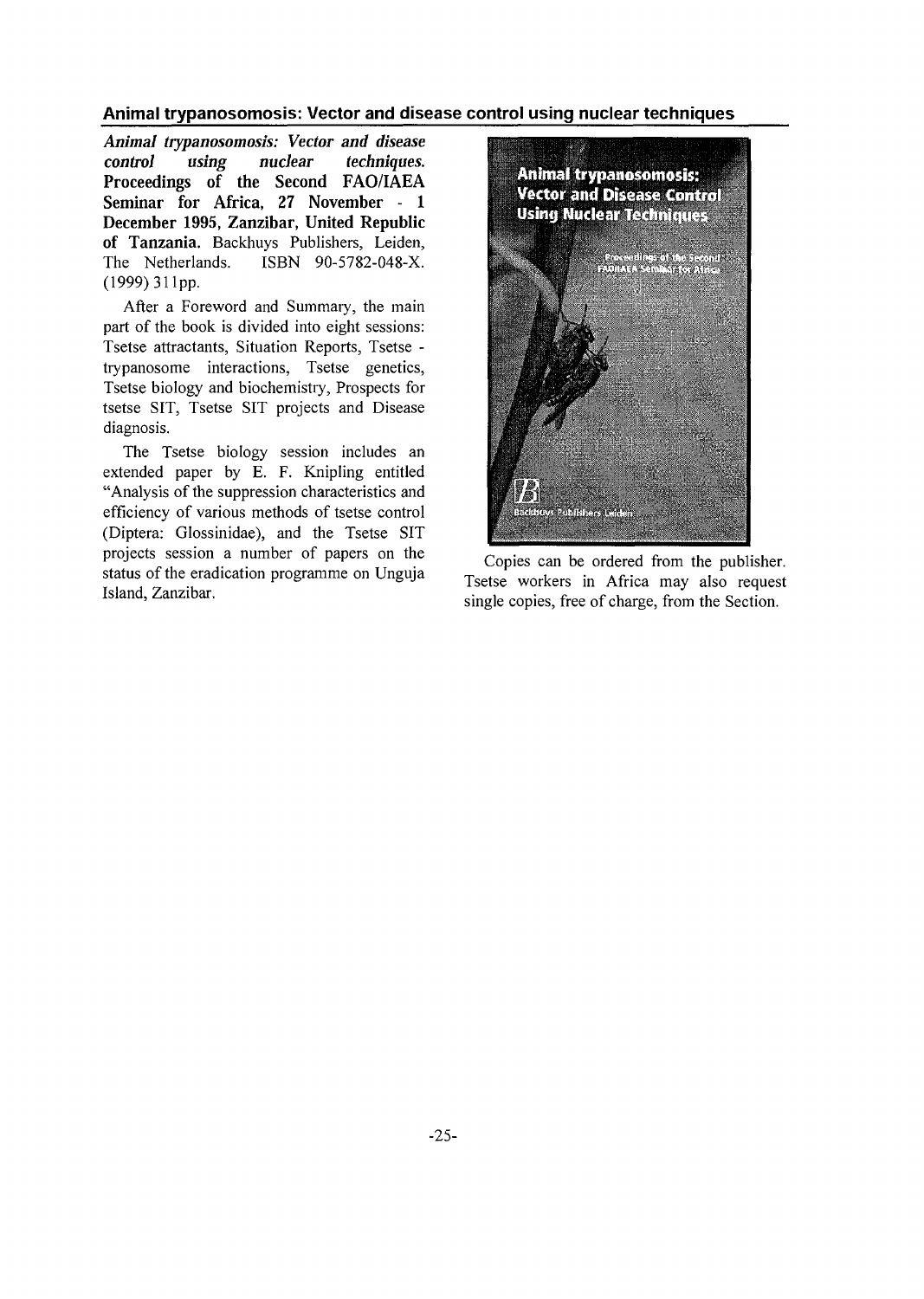#### I. ANNOUNCEMENTS

#### Abdeljelil Bakri to rejoin Section

Abdeljelil Bakri, who worked in the Section last year on the EcoPort pages for medfly and South American Fruitfly (www.ecoport.org) rejoins the Section on 1 August for 6 months to work on the IDIDAS database (International Database for Insect Disinfestation and Sterilisation). This is a database of irradiation doses and conditions for disinfestation of goods in storage and for sterilising insects for SIT programmes. The database is being established jointly with the Food & Environmental Protection Section of the Joint FAO/IAEA Division.

### Walther Enkerlin joins Section

Walther Enkerlin joined the section as a fruit fly expert in April. Previously he worked for the Mexican Dirección General de Sanidad Vegetal, DGSV/SAGAR, in SIT based areawide fruit fly control programs for 11 years. For seven years he was a member of the DGSV group responsible for bilateral negotiations of phytosanitary issues with the United States, Canada and Chile. In 1999, he chaired the Fruit Fly Panel for the North American Plant

Protection Organization (NAPPO), having developed standards for area-wide fruit fly management.

On twelve occasions in the past he has served as a consultant for the FAO/IAEA joint division in SIT economic feasibility assessments, technology transfer and program implementation. He holds a Ph.D. in applied entomology from the Imperial College, University of London.

#### Patrick Gomes leaves Section

After three and a half years at the Section managing very effectively all fruit fly projects in the Mediterranean basis, Pat Gomes has left the Section to return to the USDA APHIS in its Regional Office in Guatemala City. He will work there as Deputy Regional Director of the

Medfly Program with fruitfly control and SIT. We would like to thank Pat for his significant contribution to the subprogramme and we look forward to a continuing fruitful collaboration with him.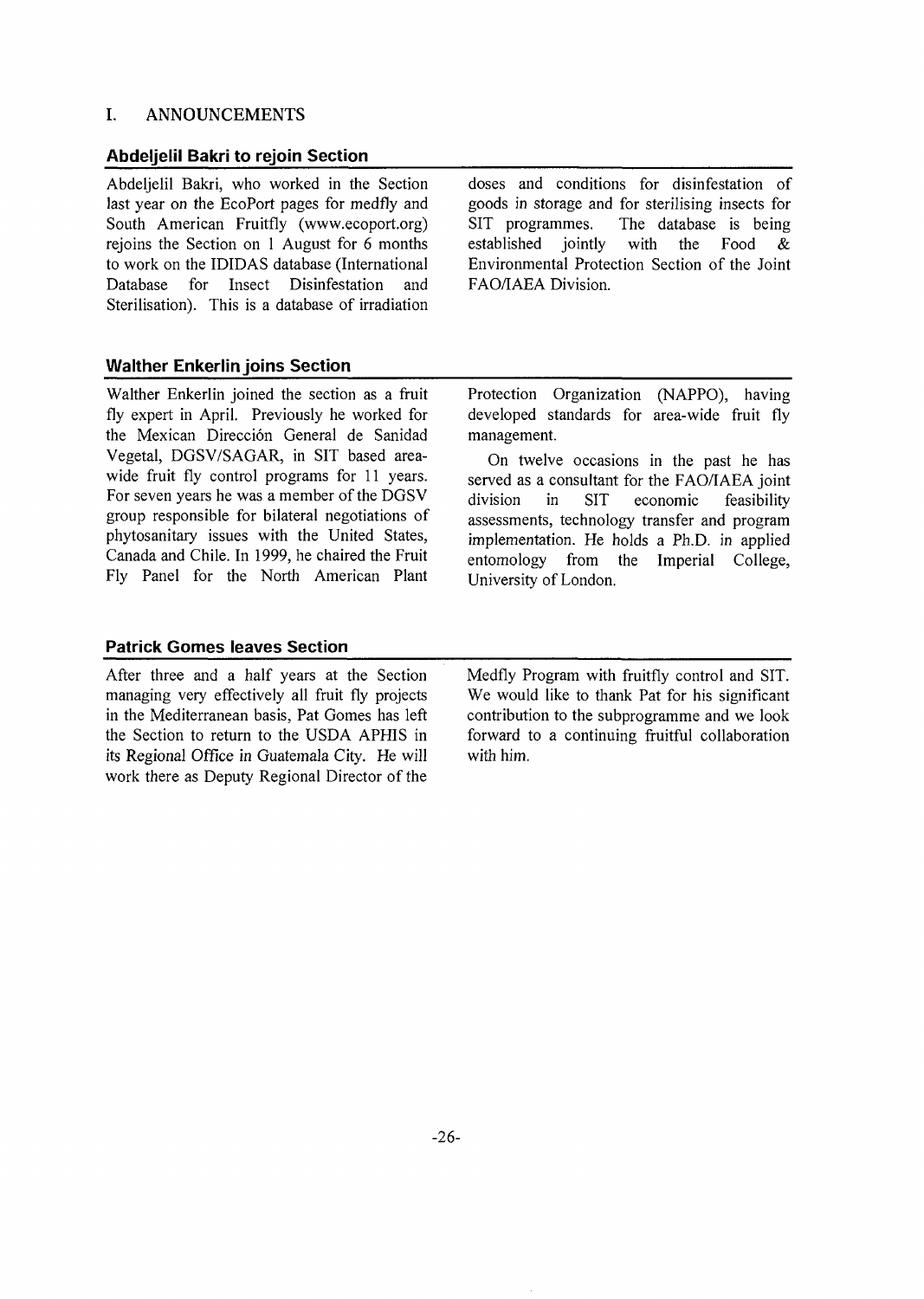### **J. PUBLICATIONS (1999-2000)**

## *Special Items*

- INTERNATIONAL ATOMIC ENERGY AGENCY, Product Quality Control, Irradiation and Shipping Procedures for Mass-reared Tephritid Fruit Flies for Sterile Insect Release Programmes. http:// www.iaea.org/ programmes/ nafa/ d4/ public/ d4\_pbl\_5\_l.html (1999)
- INTERNATIONAL ATOMIC ENERGY AGENCY, The South American Fruit Fly *Anastrepha fraterculus* (Wied.); Advances in artificial rearing, taxonomic status and biological studies. IAEA-TECDOC-1064, IAEA, Vienna Austria (1999). 206pp. ISSN 1011-4289
- INTERNATIONAL ATOMIC ENERGY AGENCY, Development of a female medfly attractant system for trapping and sterility assessment. IAEA-TECDOC-1099, IAEA, Vienna, Austria (1999) 228pp. ISSN 1011-4289
- Animal Trypanosomosis: Vector and Disease Control Using Nuclear Techniques (Proc. 2 nd FAO/IAEA Seminar for Africa), Backhuys Publishers, Leiden, Netherlands (1999) 31 lpp. ISBN 90-5782-048-X

# *Publications in Scientific Journals and Conference Proceedings*

# In Press

- ROBINSON, A. S., G. FRANZ, K. FISHER. Genetic sexing strains in the medfly, *Ceratitis capitata:* Development, Mass Rearing and Field Testing. Trends in Entomology (in press)
- CACERES, C, K. FISHER, P. RENDON. "Mass rearing of the medfly temperature sensitive lethal genetic sexing strain", Area-Wide Management of Fruit Flies and Other Major Insect Pests (TAN, K. H. Ed.) (in press)
- CAYOL, J. P. "World-wide sexual compatibility in Medfly, *Ceratitis capitata* Wied. and its implications for SIT", Area-Wide Management of Fruit Flies and Other Major Insect Pests (TAN, K. H. Ed.) (in press)
- ENKERLIN, W. "Economics of area-wide fruit fly Sterile Insect Technique (SIT) Eradication programs", SIT as an Environment-Friendly and Effective Insect Control System (Proc. EU SIT Seminar, Madeira, Portugal November 1999) (in press)
- FELDMANN, U., HENDRICHS, J. "Integrating the sterile insect technique as a key component of area-wide tsetse and trypanosomosis intervention", PA AT Technical and Scientific Series, (in press)
- FISHER, K., C. CACERES. "A filter rearing system for mass reared medfly", Area-Wide Management of Fruit Flies and Other Major Insect Pests (TAN, K. H. Ed.) (in press)
- FRANZ, G. "The "combi-fly concept" revisited: how much radiation is required to sterilize males of a genetic sexing strain?", Area-Wide Management of Fruit Flies and Other Major Insect Pests (TAN, K. H. Ed.) (in press)
- FRANZ, G. "The genetic basis of SIT and allmale strains", SIT as an Environment-Friendly and Effective Insect Control System (Proc. EU SIT Seminar, Madeira, Portugal November 1999) (in press)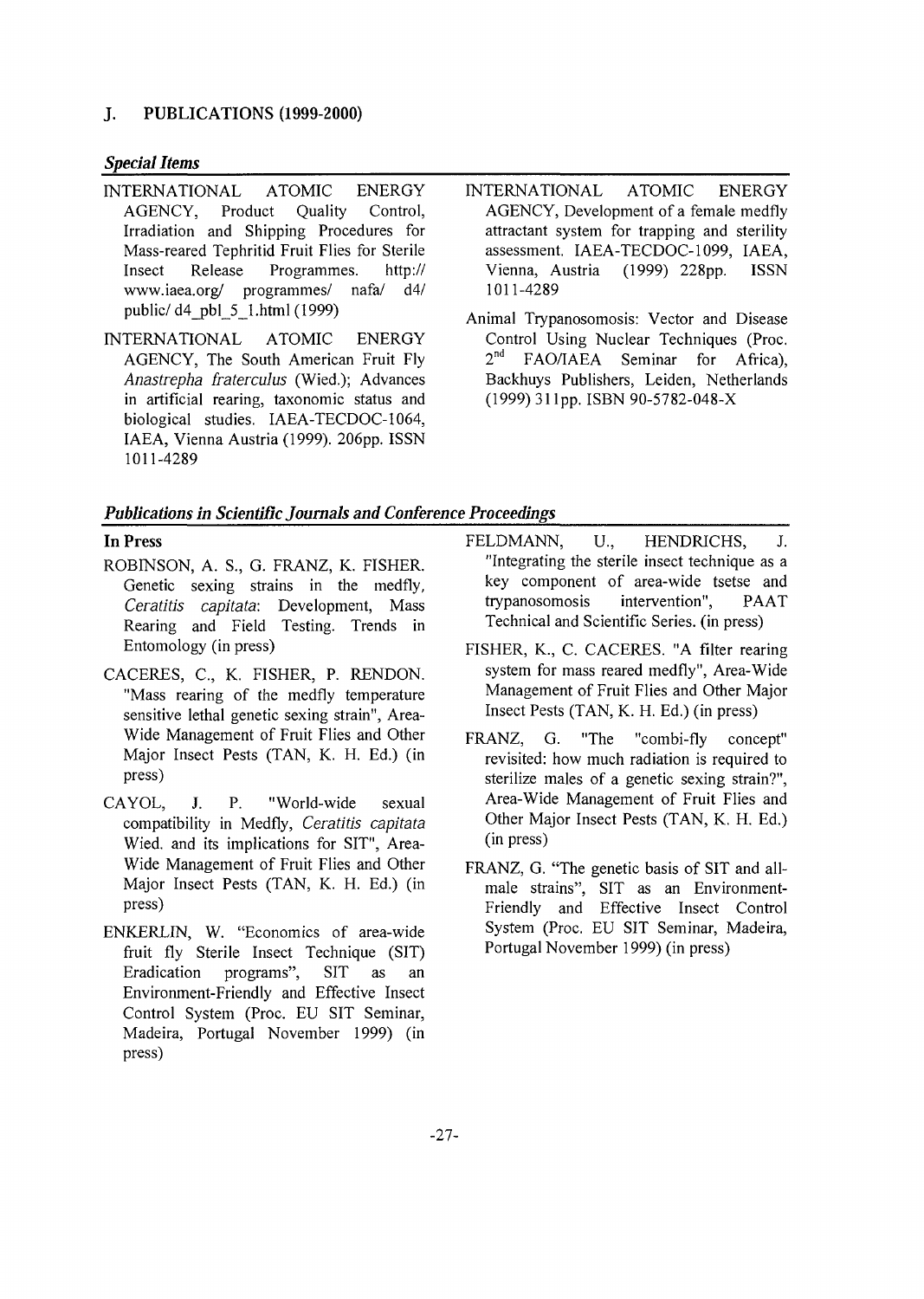- GARIOU-PAPLEXIOU, A., G. YANNOPOULOS, A. S. ROBINSON, A. ZACHAROPOULOU. chromosome maps and RAPD polymorphisms in *Glossina austenf',* Area-Wide Management of Fruit Flies and Other Major Insect Pests (TAN, K. H. Ed.) (in press)
- GIDUDU, A. M., A. S ROBINSON, A. STAMENOVA Initial studies on RAPD polymorphism in *Glossina fuscipes fuscipes* (in press)
- GOMES, P. J., E. RAVINS, M. BAHDOUSHEH. "Area-wide control of medfiy in the lower Jordan rift valley", Area-Wide Management of Fruit Flies and Other Major Insect Pests (TAN, K. H. Ed.) (in press)
- GOURZI, P., D. GUBB, Y. LIVADARAS, C. CACERES, G. FRANZ, C. SAVAKIS, A. ZACHAROPOULOU. The construction of the first balancer chromosome for the Mediterranean fruit fly, *Ceratitis capitata.* Molec. Gen. Genet, (in press).
- GRANT, G. H., J. W. SNOW, M. VARGAS. "A screwworm eradication programme for Jamaica and other Caribbean nations", Area-Wide Management of Fruit Flies and Other Major Insect Pests (TAN, K. H. Ed.) (in press)
- HEATH, R. R., et al. "Evaluation of female Mediterranean fruit fly *(Ceratitis capitata)* synthetic attractant system for trapping and sterility assessment in thirteen countries", Area-Wide Management of Fruit Flies and Other Major Insect Pests (TAN, K. H. Ed.) (in press)
- HENDRICHS, J. "The sterile insect technique worldwide", SIT as an Environment-Friendly and Effective Insect Control System (Proc. EU SIT Seminar, Madeira, Portugal November 1999) (in press)
- KABAYO, J. P., U. FELDMANN. "Potential for area-wide control or eradication of tsetse in Africa", Area-Wide Management of Fruit Flies and Other Major Insect Pests (TAN, K. H. Ed.) (in press)
- MEBRATE, A., U. FELDMANN. "Integrating the Sterile Insect Technique to eradicate tsetse from the southern rift valley of Ethiopia", Area-Wide Management of Fruit Flies and Other Major Insect Pests (TAN, K. H. Ed.) (in press)
- MSANGI, A. M., et al. "Success in Zanzibar: Eradication of tsetse", Area-Wide Management of Fruit Flies and Other Major Insect Pests (TAN, K. H. Ed.) (in press)
- OLET, P. A., A. S. ROBINSON, E. OPIYO *Glossina pallidipes* Austen (Diptera: Glossinidae). Effects of age at mating on receptivity, on mating duration, insemination and fecundity (in press)
- OPIYO. E., MUTIKA G., ROBINSON, .A. Effect of low temperature treatment on *Glossina pallidipes* pupae (in press)
- OPIYO, E., D. LUGER, A. S. ROBINSON. "New systems for the large scale production of male tsetse flies (Diptera, Glossinidae)", Area-Wide Management of Fruit Flies and Other Major Insect Pests (TAN, K. H. Ed.) (in press)
- ROBINSON, A. S., G. FRANZ. "The applications of transgenic insect technology in the sterile insect technique", The Use of Transgenic Insects for Biological Control (HANDLER, A. M., A. A. JAMES Eds.) CRC Press. Boca Raton, Florida, USA. (in press)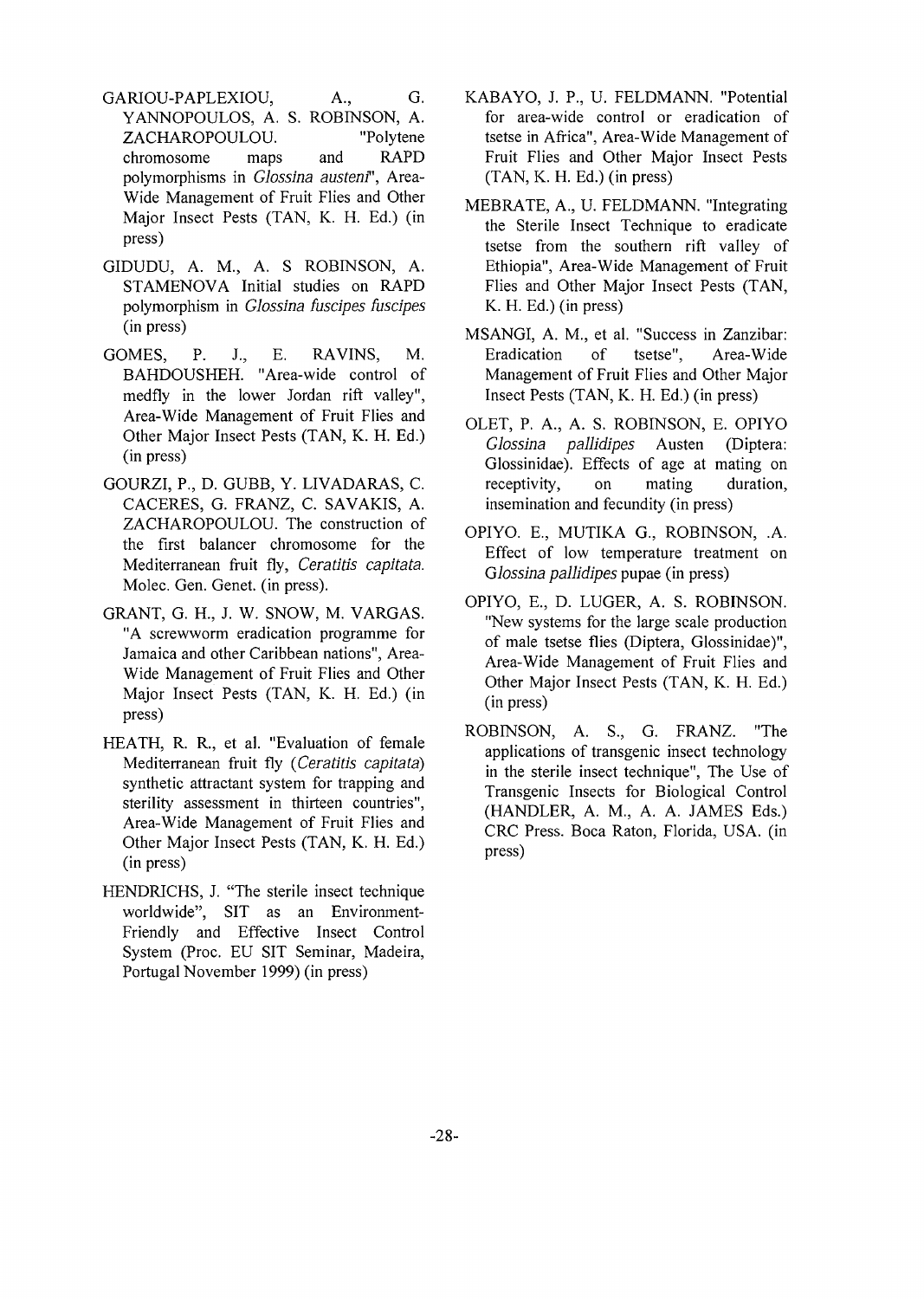**2000**

- CAYOL, J. P. "Changes in sexual behavior and some life traits of Tephritid species caused by mass-rearing processes", Phylogeny and Evolution of Fruit Flies (Tephritidae) Behavior (ALUJA, M., A. NORRBOM Eds.) CRC Press. Boca Raton, Florida, USA. (2000)
- FISHER, K. Genetic sexing strains of Mediterranean fruit fly (Diptera: Tephritidae): Quality in mass-reared temperature-sensitive lethal strains treated at high temperatures. J. Econ. Entomol. 93 2(2000)394-402.
- HENDRICHS, J. Use of the sterile insect technique against key insect pests. Sustainable Dev. Int. 2 (2000)
- VREYSEN, M.J.B., et al. *Glossina austeni* (Diptera: Glossinidae) eradicated from the island of Unguja, Zanzibar, using the sterile insect technique. J. Econ. Entomol. 93 1 (2000)123-135.
- YUVAL, B, J. HENDRICHS. "Behavior of flies in the genus *Ceratitis",* Phylogeny and Evolution of Fruit Flies (Tephritidae) Behavior (ALUJA, M., A. NORRBOM Eds.) CRC Press. Boca Raton, Florida, USA. (2000) 429-457

### 1999

- CAYOL, J. P., J. VILARDI, E. RIAL, M. T. VERA. New indices and method to measure the sexual compatibility and mating performance of medfly (Diptera, Tephritidae) laboratory reared strains under field cage conditions. J. Econ. Entomol. 92 1 (1999) 140-145
- CAYOL, J. P., M. ZARAI. Field releases of two genetic sexing strains of the Mediterranean fruit fly *(Ceratitis capitata* Wied.) in two isolated oases of Tozeur Governorate, Tunisia. J. Appl. Entomol. 123(1999)613-619
- EPSKY, N. D. *et al.* Field evaluation of female-targeted trapping systems for *Ceratitis capitata* (Diptera: Tephritidae). J. Econ. Entomol. 92 1 (1999) 156-164
- KATSOYANNOS, B.I., PAPADOPOULOS, N.T., HEATH, R.R., HENDRJCHS, J, KOULOUSSIS, N.A. Evaluation of synthetic food-based attractants for female Mediterranean fruit flies (Dipt, Tephritidae) in McPhail type traps. J. Appl. Entomol. 123(1999)607-612.
- KATSOYANNOS, B. I., N. T. PAPADOPOULOS, J. HENDRICHS, V. WORNOAYPORN. Comparative response to citrus foliage and citrus fruit odour by wild and mass-reared sterile Mediterranean fruit fly males of a genetic sexing strain. J. Appl. Entomol. 123 3 (1999) 139-143.
- KATSOYANNOS, B. I., N. T. PAPADOPOULOS, N. A. KOULOUSSIS, R. HEATH, J. HENDRICHS. A method of assessing the fertility of *wild Ceratitis capitata* (Diptera: Tephritidae) females for use in Sterile Insect Technique programmes. J. Econ. Entomol. 92 (1999) 590-597
- MALELE, I. I., A. G. PARKER Mating age of *Glossina austeni* Newstead. Acta Trop. 72 3(1999)319-324
- ROBINSON, A. S. "Genetic control of insect pests", Environmentally Sound Approaches to Insect Pest Management (RECHCIGL, J., RECHCIGL, N.A., Eds.) CRC Press, Boca Raton, Florida, USA, (1999) ppl41- 170.